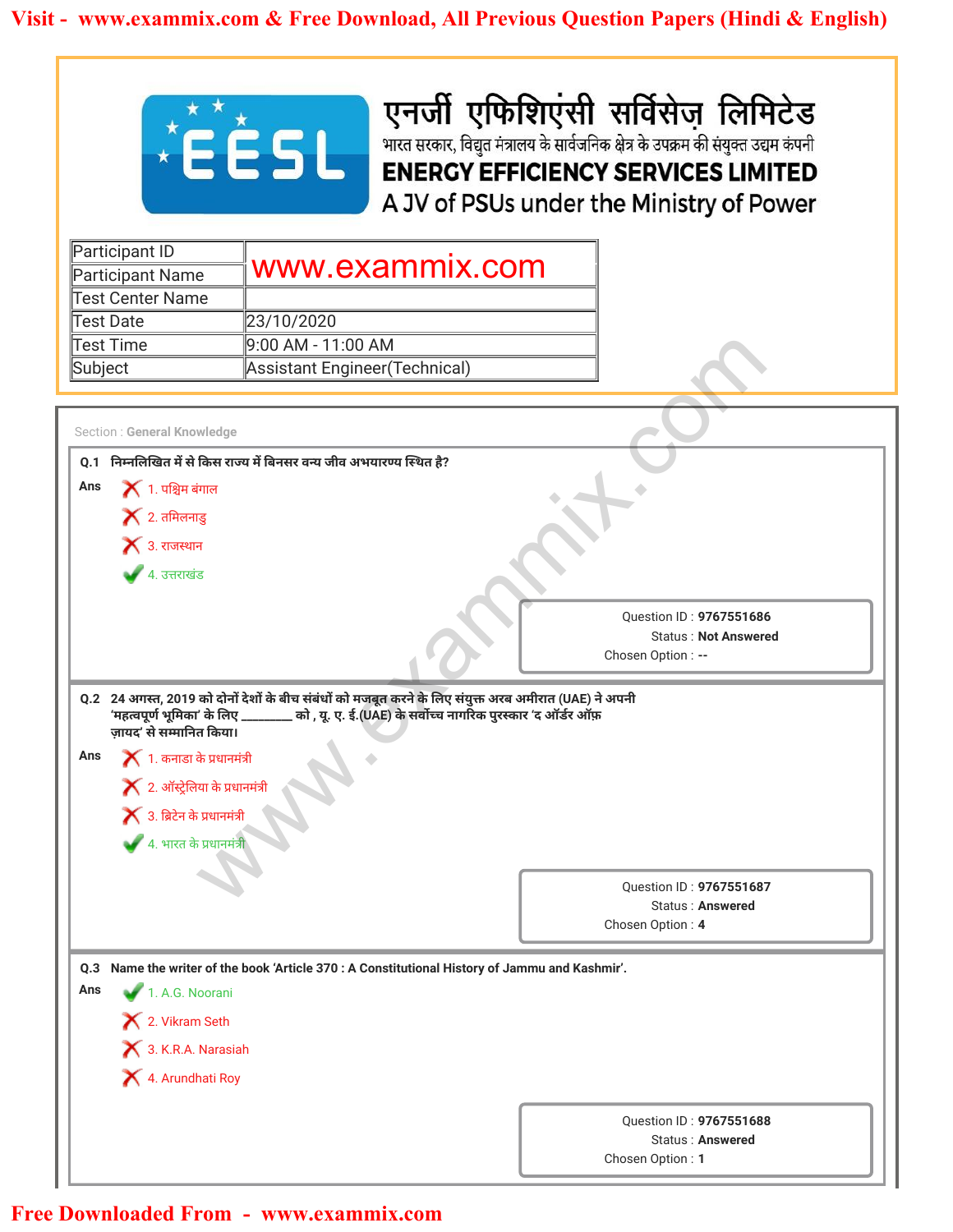| $\blacktriangleright$ 1. किरण बेदी<br>Ans<br>$\blacktriangleright$ 2. सत्य पाल मलिक<br>3. आर.के. माथुर<br>$\blacktriangleright$ 4. प्रफुल्ल पटेल<br>Question ID: 9767551689<br>Status: Answered<br>Chosen Option: 3<br>Q.5 100 T20 अंतरराष्ट्रीय क्रिकेट खेलने वाली भारत की पहली क्रिकेटर बनने वाली भारतीय महिला क्रिकेट कप्तान<br>का नाम बताइए:<br>$\blacktriangleright$ 1. विजयालक्ष्मी<br>$\blacktriangleright$ 2. यशस्वी जायसवाल<br>$\blacktriangleright$ 3. अमरिंदर कौर<br>$\blacktriangleright$ 4. हरमनप्रीत कौर<br>Question ID: 9767551690<br>Status: Answered<br>Chosen Option: 4<br>0.6 निम्नलिखित में से कौन- सा त्योहार मैसूर महल में राजसी ढंग से मनाया जाता है?<br>$\blacktriangleright$ 1. मकर संक्रांति<br>Ans<br>$\blacktriangleright$ 2. दिवाली<br>♦ 3. दशहरा<br>$\blacktriangleright$ 4. राम नवमी<br>Ouestion ID: 9767551683<br><b>Status: Answered</b><br>Chosen Option: 2<br>Q.7 दिल्ली के अन्वेषकों ने स्टेम कोशिकाओं में सुप्त तपेदिक (TB) के जीवाणुओं को नष्ट करने के लिए एक नई विधि<br>खोज ली है। विश्व स्तर पर टी.बी __<br><u></u> ऐसी बीमारी है जो बहुत ही प्राणघातक है।<br>$\blacktriangleright$ 1. पहली<br>Ans<br><b>√</b> 2. दूसरी<br>ズ 3. तीसरी<br><b>X</b> 4. चौथी<br>Question ID: 9767551684<br><b>Status: Answered</b><br>Chosen Option: 1 |     | Q.4 31 अक्टूबर, 2019 को लद्दाख के प्रथम उपराज्यपाल के रूप में किसने शपथ ग्रहण की? |  |
|-----------------------------------------------------------------------------------------------------------------------------------------------------------------------------------------------------------------------------------------------------------------------------------------------------------------------------------------------------------------------------------------------------------------------------------------------------------------------------------------------------------------------------------------------------------------------------------------------------------------------------------------------------------------------------------------------------------------------------------------------------------------------------------------------------------------------------------------------------------------------------------------------------------------------------------------------------------------------------------------------------------------------------------------------------------------------------------------------------------------------------------------------------------------------------------------------------------------------------------------------------------------------------|-----|-----------------------------------------------------------------------------------|--|
|                                                                                                                                                                                                                                                                                                                                                                                                                                                                                                                                                                                                                                                                                                                                                                                                                                                                                                                                                                                                                                                                                                                                                                                                                                                                             |     |                                                                                   |  |
|                                                                                                                                                                                                                                                                                                                                                                                                                                                                                                                                                                                                                                                                                                                                                                                                                                                                                                                                                                                                                                                                                                                                                                                                                                                                             |     |                                                                                   |  |
|                                                                                                                                                                                                                                                                                                                                                                                                                                                                                                                                                                                                                                                                                                                                                                                                                                                                                                                                                                                                                                                                                                                                                                                                                                                                             |     |                                                                                   |  |
|                                                                                                                                                                                                                                                                                                                                                                                                                                                                                                                                                                                                                                                                                                                                                                                                                                                                                                                                                                                                                                                                                                                                                                                                                                                                             |     |                                                                                   |  |
|                                                                                                                                                                                                                                                                                                                                                                                                                                                                                                                                                                                                                                                                                                                                                                                                                                                                                                                                                                                                                                                                                                                                                                                                                                                                             |     |                                                                                   |  |
|                                                                                                                                                                                                                                                                                                                                                                                                                                                                                                                                                                                                                                                                                                                                                                                                                                                                                                                                                                                                                                                                                                                                                                                                                                                                             |     |                                                                                   |  |
|                                                                                                                                                                                                                                                                                                                                                                                                                                                                                                                                                                                                                                                                                                                                                                                                                                                                                                                                                                                                                                                                                                                                                                                                                                                                             |     |                                                                                   |  |
|                                                                                                                                                                                                                                                                                                                                                                                                                                                                                                                                                                                                                                                                                                                                                                                                                                                                                                                                                                                                                                                                                                                                                                                                                                                                             |     |                                                                                   |  |
|                                                                                                                                                                                                                                                                                                                                                                                                                                                                                                                                                                                                                                                                                                                                                                                                                                                                                                                                                                                                                                                                                                                                                                                                                                                                             | Ans |                                                                                   |  |
|                                                                                                                                                                                                                                                                                                                                                                                                                                                                                                                                                                                                                                                                                                                                                                                                                                                                                                                                                                                                                                                                                                                                                                                                                                                                             |     |                                                                                   |  |
|                                                                                                                                                                                                                                                                                                                                                                                                                                                                                                                                                                                                                                                                                                                                                                                                                                                                                                                                                                                                                                                                                                                                                                                                                                                                             |     |                                                                                   |  |
|                                                                                                                                                                                                                                                                                                                                                                                                                                                                                                                                                                                                                                                                                                                                                                                                                                                                                                                                                                                                                                                                                                                                                                                                                                                                             |     |                                                                                   |  |
|                                                                                                                                                                                                                                                                                                                                                                                                                                                                                                                                                                                                                                                                                                                                                                                                                                                                                                                                                                                                                                                                                                                                                                                                                                                                             |     |                                                                                   |  |
|                                                                                                                                                                                                                                                                                                                                                                                                                                                                                                                                                                                                                                                                                                                                                                                                                                                                                                                                                                                                                                                                                                                                                                                                                                                                             |     |                                                                                   |  |
|                                                                                                                                                                                                                                                                                                                                                                                                                                                                                                                                                                                                                                                                                                                                                                                                                                                                                                                                                                                                                                                                                                                                                                                                                                                                             |     |                                                                                   |  |
|                                                                                                                                                                                                                                                                                                                                                                                                                                                                                                                                                                                                                                                                                                                                                                                                                                                                                                                                                                                                                                                                                                                                                                                                                                                                             |     |                                                                                   |  |
|                                                                                                                                                                                                                                                                                                                                                                                                                                                                                                                                                                                                                                                                                                                                                                                                                                                                                                                                                                                                                                                                                                                                                                                                                                                                             |     |                                                                                   |  |
|                                                                                                                                                                                                                                                                                                                                                                                                                                                                                                                                                                                                                                                                                                                                                                                                                                                                                                                                                                                                                                                                                                                                                                                                                                                                             |     |                                                                                   |  |
|                                                                                                                                                                                                                                                                                                                                                                                                                                                                                                                                                                                                                                                                                                                                                                                                                                                                                                                                                                                                                                                                                                                                                                                                                                                                             |     |                                                                                   |  |
|                                                                                                                                                                                                                                                                                                                                                                                                                                                                                                                                                                                                                                                                                                                                                                                                                                                                                                                                                                                                                                                                                                                                                                                                                                                                             |     |                                                                                   |  |
|                                                                                                                                                                                                                                                                                                                                                                                                                                                                                                                                                                                                                                                                                                                                                                                                                                                                                                                                                                                                                                                                                                                                                                                                                                                                             |     |                                                                                   |  |
|                                                                                                                                                                                                                                                                                                                                                                                                                                                                                                                                                                                                                                                                                                                                                                                                                                                                                                                                                                                                                                                                                                                                                                                                                                                                             |     |                                                                                   |  |
|                                                                                                                                                                                                                                                                                                                                                                                                                                                                                                                                                                                                                                                                                                                                                                                                                                                                                                                                                                                                                                                                                                                                                                                                                                                                             |     |                                                                                   |  |
|                                                                                                                                                                                                                                                                                                                                                                                                                                                                                                                                                                                                                                                                                                                                                                                                                                                                                                                                                                                                                                                                                                                                                                                                                                                                             |     |                                                                                   |  |
|                                                                                                                                                                                                                                                                                                                                                                                                                                                                                                                                                                                                                                                                                                                                                                                                                                                                                                                                                                                                                                                                                                                                                                                                                                                                             |     |                                                                                   |  |
|                                                                                                                                                                                                                                                                                                                                                                                                                                                                                                                                                                                                                                                                                                                                                                                                                                                                                                                                                                                                                                                                                                                                                                                                                                                                             |     |                                                                                   |  |
|                                                                                                                                                                                                                                                                                                                                                                                                                                                                                                                                                                                                                                                                                                                                                                                                                                                                                                                                                                                                                                                                                                                                                                                                                                                                             |     |                                                                                   |  |
|                                                                                                                                                                                                                                                                                                                                                                                                                                                                                                                                                                                                                                                                                                                                                                                                                                                                                                                                                                                                                                                                                                                                                                                                                                                                             |     |                                                                                   |  |
|                                                                                                                                                                                                                                                                                                                                                                                                                                                                                                                                                                                                                                                                                                                                                                                                                                                                                                                                                                                                                                                                                                                                                                                                                                                                             |     |                                                                                   |  |
|                                                                                                                                                                                                                                                                                                                                                                                                                                                                                                                                                                                                                                                                                                                                                                                                                                                                                                                                                                                                                                                                                                                                                                                                                                                                             |     |                                                                                   |  |
|                                                                                                                                                                                                                                                                                                                                                                                                                                                                                                                                                                                                                                                                                                                                                                                                                                                                                                                                                                                                                                                                                                                                                                                                                                                                             |     |                                                                                   |  |
|                                                                                                                                                                                                                                                                                                                                                                                                                                                                                                                                                                                                                                                                                                                                                                                                                                                                                                                                                                                                                                                                                                                                                                                                                                                                             |     |                                                                                   |  |
|                                                                                                                                                                                                                                                                                                                                                                                                                                                                                                                                                                                                                                                                                                                                                                                                                                                                                                                                                                                                                                                                                                                                                                                                                                                                             |     |                                                                                   |  |
|                                                                                                                                                                                                                                                                                                                                                                                                                                                                                                                                                                                                                                                                                                                                                                                                                                                                                                                                                                                                                                                                                                                                                                                                                                                                             |     |                                                                                   |  |
|                                                                                                                                                                                                                                                                                                                                                                                                                                                                                                                                                                                                                                                                                                                                                                                                                                                                                                                                                                                                                                                                                                                                                                                                                                                                             |     |                                                                                   |  |
|                                                                                                                                                                                                                                                                                                                                                                                                                                                                                                                                                                                                                                                                                                                                                                                                                                                                                                                                                                                                                                                                                                                                                                                                                                                                             |     |                                                                                   |  |
|                                                                                                                                                                                                                                                                                                                                                                                                                                                                                                                                                                                                                                                                                                                                                                                                                                                                                                                                                                                                                                                                                                                                                                                                                                                                             |     |                                                                                   |  |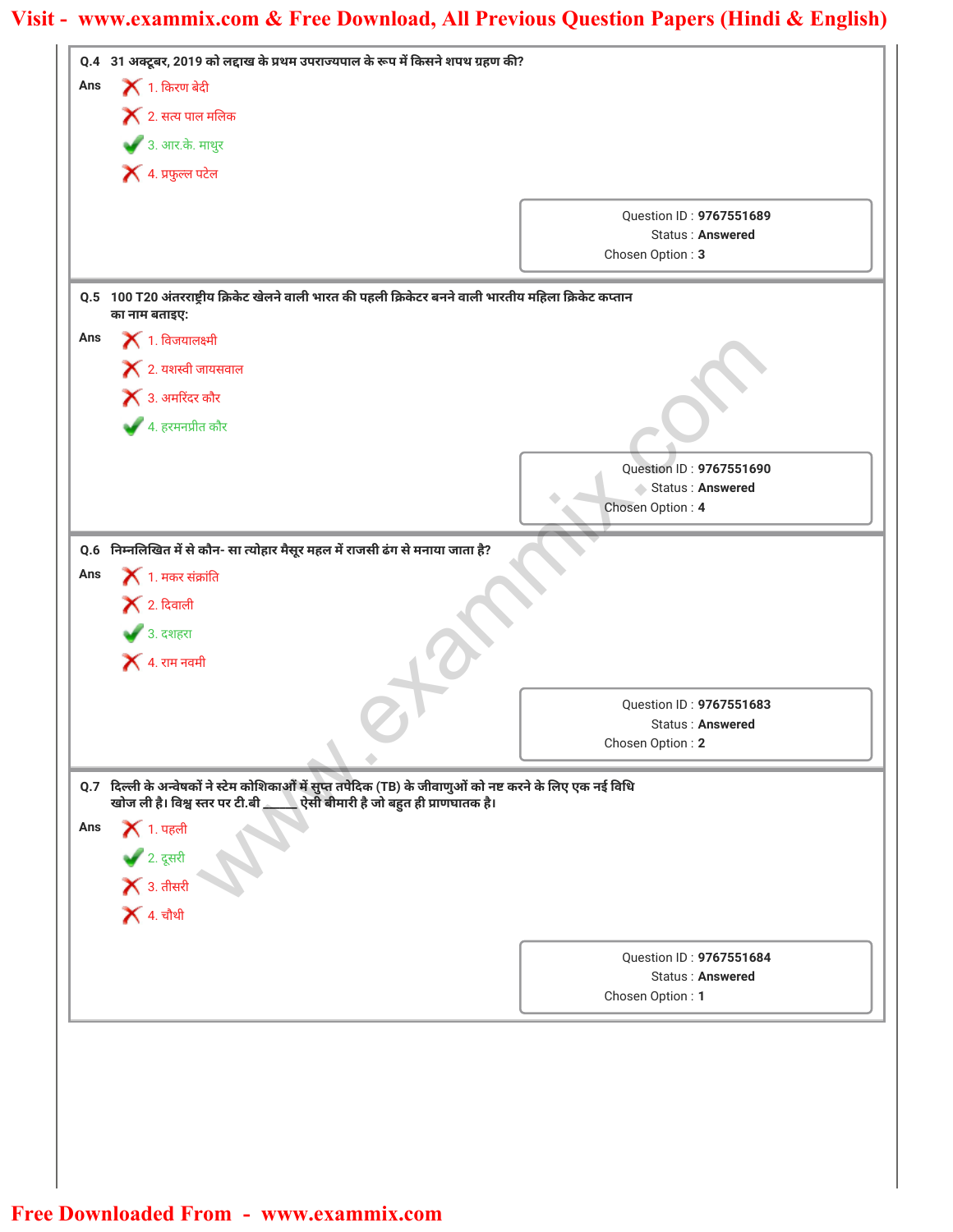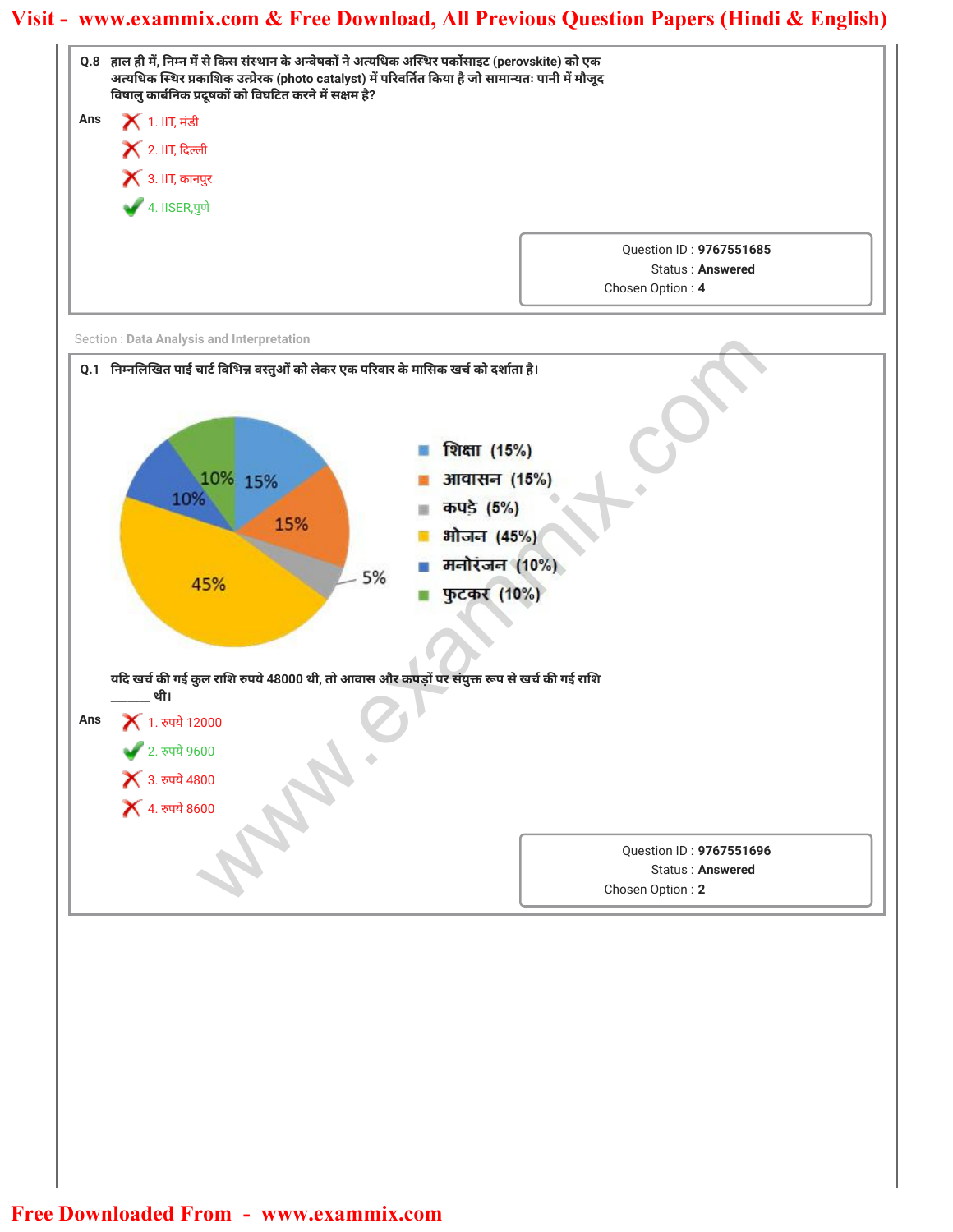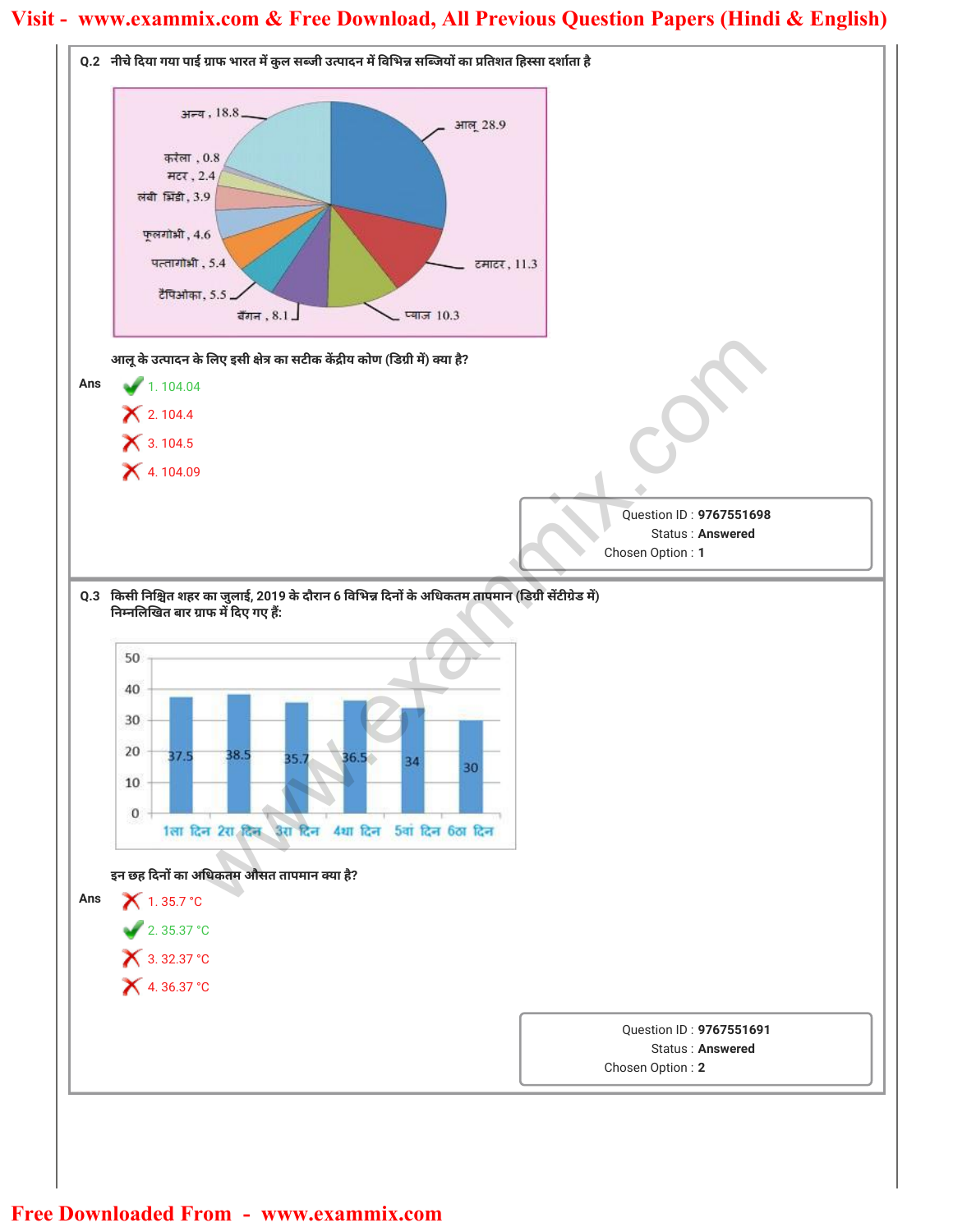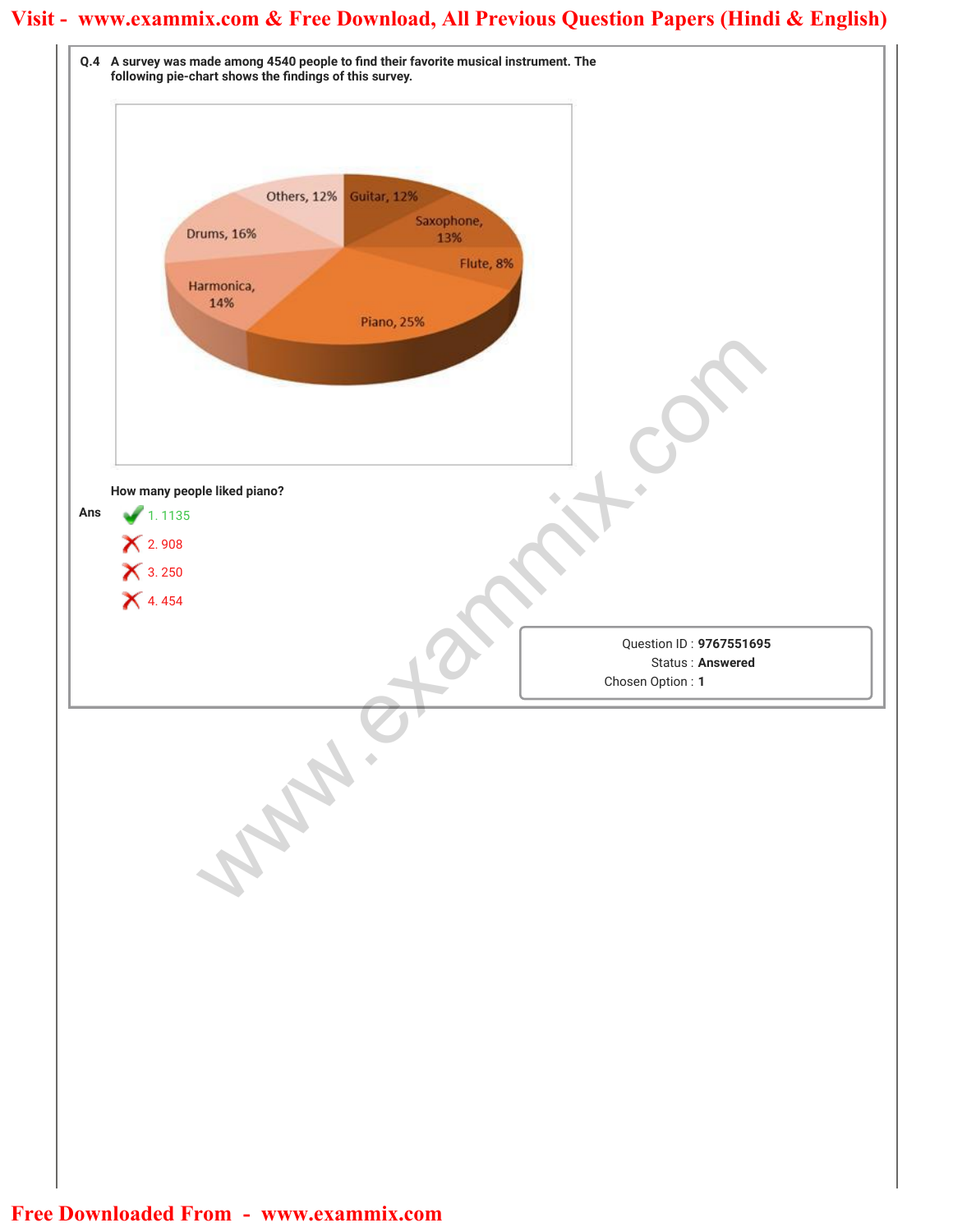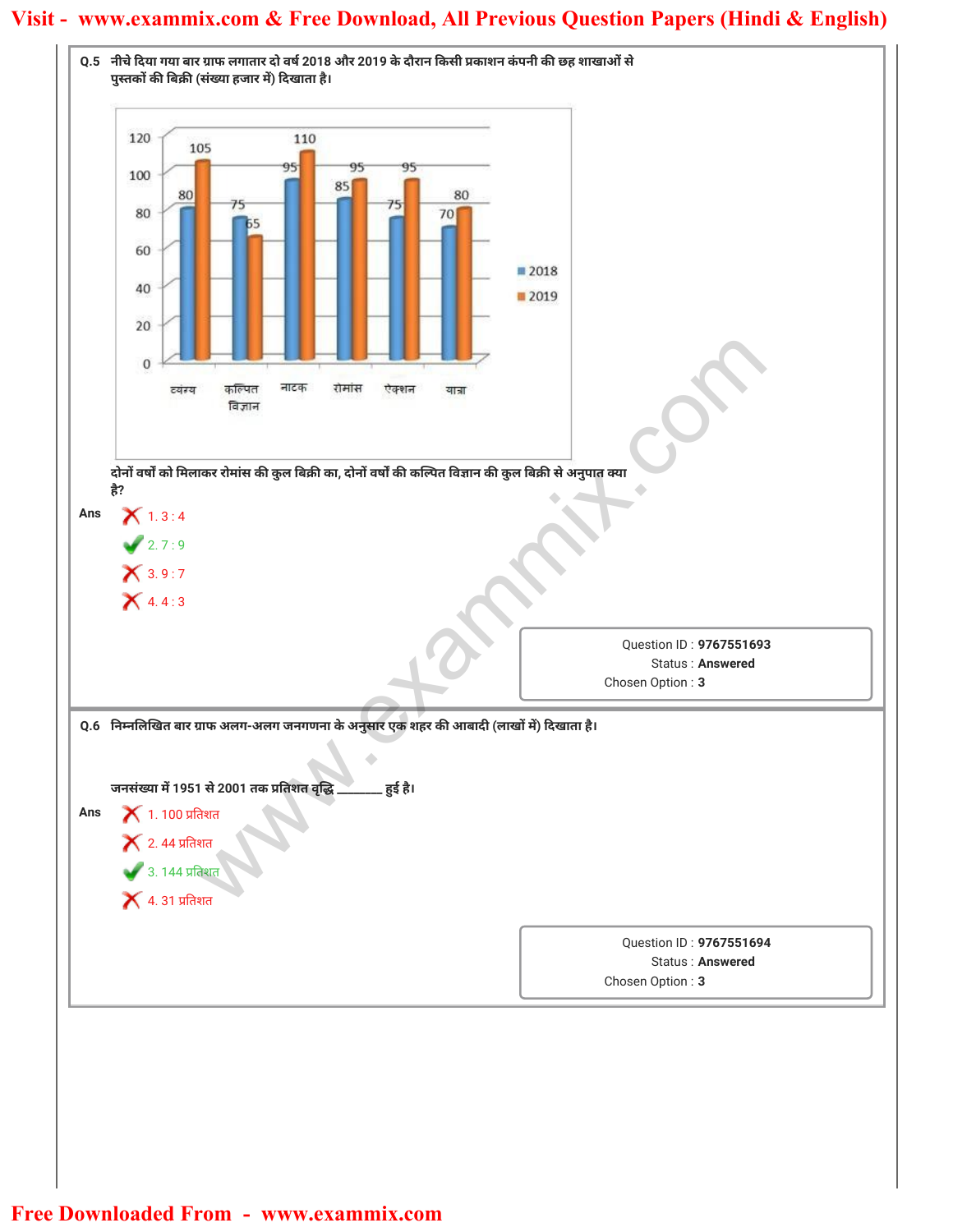|     | Q.7 नीचे दिया गया ग्राफ छह भाषाओं में प्रकाशित, किसी कस्बे के समाचार पत्रों के प्रसार का प्रतिनिधित्व करता है:                                                                                              |                                             |
|-----|-------------------------------------------------------------------------------------------------------------------------------------------------------------------------------------------------------------|---------------------------------------------|
|     | हिंदी अखबार का प्रसार मराठी से कितना अधिक है?                                                                                                                                                               |                                             |
| Ans | $X$ 1.400                                                                                                                                                                                                   |                                             |
|     | 2.500                                                                                                                                                                                                       |                                             |
|     | X 3.600                                                                                                                                                                                                     |                                             |
|     | <b>X</b> 4.300                                                                                                                                                                                              |                                             |
|     |                                                                                                                                                                                                             |                                             |
|     |                                                                                                                                                                                                             | Question ID: 9767551692                     |
|     |                                                                                                                                                                                                             | Status: Answered<br>Chosen Option: 2        |
|     |                                                                                                                                                                                                             |                                             |
|     | Q.8 एक संगीत वाद्ययंत्र का प्रकार जानने के लिए एक सर्वेक्षण किया गया था जो कि भुवनेश्वर शहर में युवाओं के<br>एक निश्चित समूह को पसंद आया था। निम्नलिखित पाई-चार्ट इस सर्वेक्षण के निष्कर्षों को दर्शाता है। |                                             |
|     |                                                                                                                                                                                                             |                                             |
|     | यदि 25 लोगों को बाँसुरी पसंद है, तो कुल कितने युवाओं का सर्वेक्षण किया गया था?                                                                                                                              |                                             |
| Ans | 1.250                                                                                                                                                                                                       |                                             |
|     | $X$ 2.1000                                                                                                                                                                                                  |                                             |
|     | $X$ 3.343                                                                                                                                                                                                   |                                             |
|     | $X$ 4.100                                                                                                                                                                                                   |                                             |
|     |                                                                                                                                                                                                             |                                             |
|     |                                                                                                                                                                                                             | Question ID: 9767551697                     |
|     |                                                                                                                                                                                                             | Status: Answered<br>Chosen Option: 1        |
|     |                                                                                                                                                                                                             |                                             |
|     | <b>Section: Numerical Ability</b>                                                                                                                                                                           |                                             |
|     | Q.1    नीलू 6 घंटे पैदल चलकर एक दूरी तय करता है, वापस लौटते समय उसकी गति 2 km/h कम हो जाती है और                                                                                                            |                                             |
| Ans | वही दूरी तय करने में उसे 9 घंटे लगते हैं। लौटते समय उसकी गति कितनी थी?<br>$X$ 1.2 km/h                                                                                                                      |                                             |
|     | $X$ 2.3 km/h                                                                                                                                                                                                |                                             |
|     |                                                                                                                                                                                                             |                                             |
|     | $X$ 3.5 km/h                                                                                                                                                                                                |                                             |
|     |                                                                                                                                                                                                             |                                             |
|     |                                                                                                                                                                                                             |                                             |
|     |                                                                                                                                                                                                             | Question ID: 9767551706                     |
|     |                                                                                                                                                                                                             | Status: Answered                            |
|     |                                                                                                                                                                                                             | Chosen Option: 4                            |
| Q.2 |                                                                                                                                                                                                             |                                             |
| Ans | $X_{1}$                                                                                                                                                                                                     |                                             |
|     | $\mathsf{X}$ 2.                                                                                                                                                                                             |                                             |
|     | $\mathsf{X}$ 3.                                                                                                                                                                                             |                                             |
|     | $\sqrt{4}$                                                                                                                                                                                                  |                                             |
|     |                                                                                                                                                                                                             |                                             |
|     |                                                                                                                                                                                                             | Question ID: 9767551699<br>Status: Answered |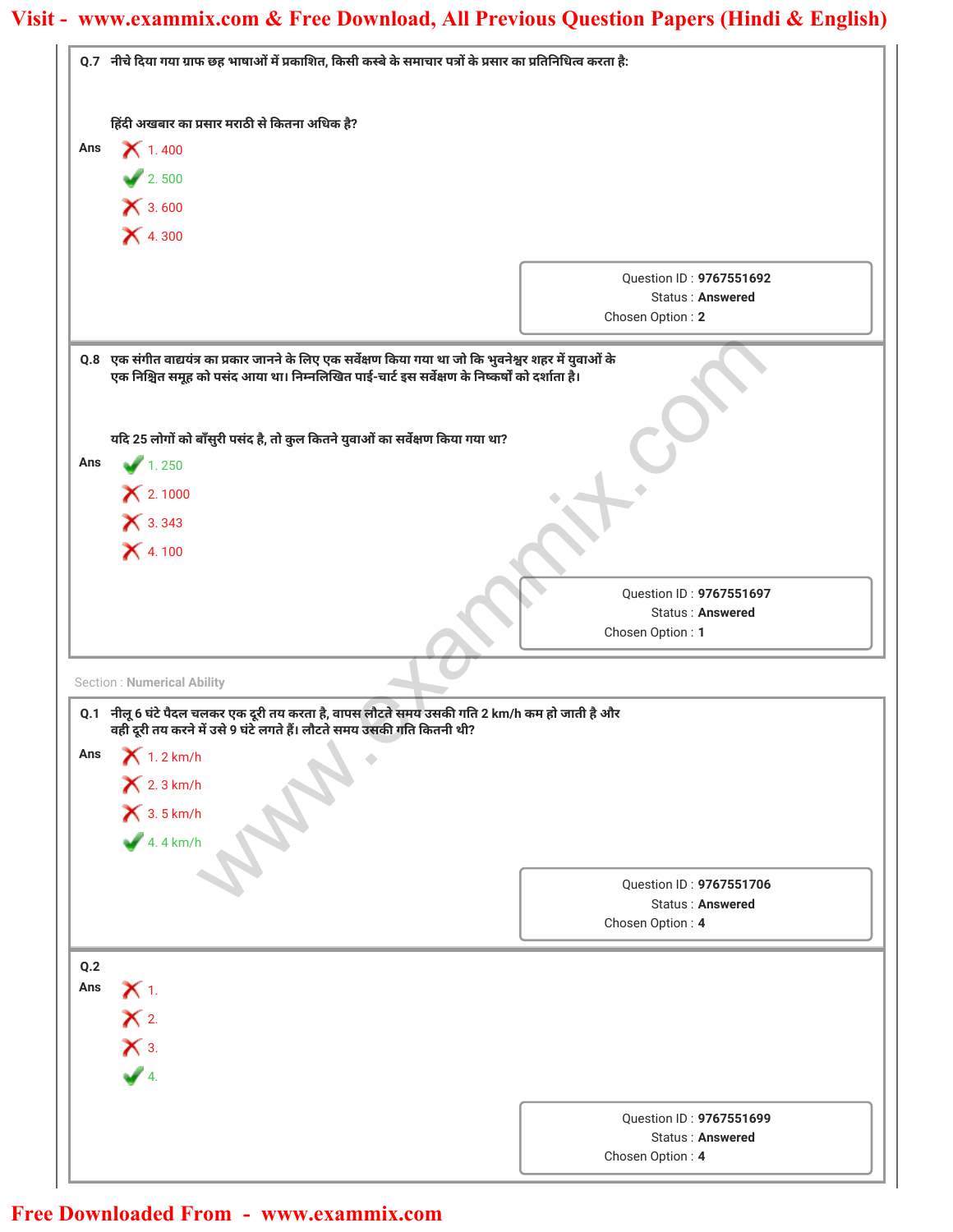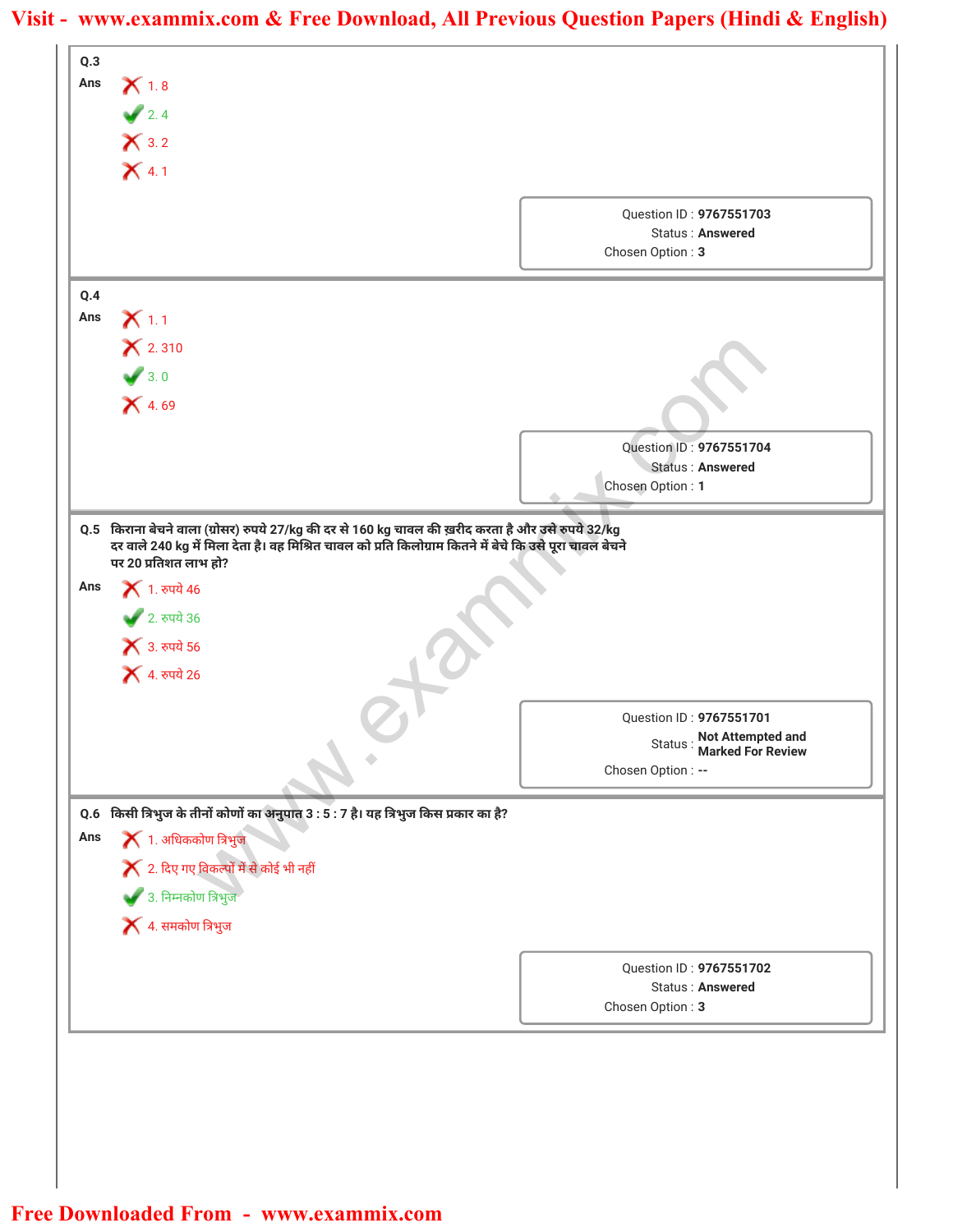|     | Q.7 A, B की तुलना में तीन गुना अच्छा काम करता है और इसलिए वह किसी कार्य को B के मुकाबले 30 दिन से<br>कम समय में पूरा करने में सक्षम है। दोनों एक साथ मिल कर कार्य को कितने दिन में पूरा कर लेंगे?                          |                                             |
|-----|----------------------------------------------------------------------------------------------------------------------------------------------------------------------------------------------------------------------------|---------------------------------------------|
| Ans | $\chi_1$                                                                                                                                                                                                                   |                                             |
|     | $\mathsf{X}$ 2.                                                                                                                                                                                                            |                                             |
|     | $\mathsf{X}$ 3.                                                                                                                                                                                                            |                                             |
|     |                                                                                                                                                                                                                            |                                             |
|     | $\sqrt{4}$                                                                                                                                                                                                                 |                                             |
|     |                                                                                                                                                                                                                            | Question ID: 9767551705                     |
|     |                                                                                                                                                                                                                            | <b>Status: Not Answered</b>                 |
|     |                                                                                                                                                                                                                            | Chosen Option : --                          |
|     | Q.8 कितनी धनराशि चक्रवृद्धि ब्याज संयोजित करने पर तीन साल में रुपये 4,499.04 हो जाएगी, यदि ब्याज की दर<br>पहले वर्ष 3 प्रतिशत, दूसरे वर्ष 4 प्रतिशत और तीसरे वर्ष 5 प्रतिशत लगता है?                                       |                                             |
| Ans | <b>X</b> 1. रुपये 6,000                                                                                                                                                                                                    |                                             |
|     | × 2. रुपये 3,000                                                                                                                                                                                                           |                                             |
|     | × 3. रुपये 5,000                                                                                                                                                                                                           |                                             |
|     | 4.84444000                                                                                                                                                                                                                 |                                             |
|     |                                                                                                                                                                                                                            |                                             |
|     |                                                                                                                                                                                                                            | Question ID: 9767551700                     |
|     |                                                                                                                                                                                                                            | <b>Status: Answered</b><br>Chosen Option: 4 |
|     |                                                                                                                                                                                                                            |                                             |
|     | <b>Section: Current Affairs</b>                                                                                                                                                                                            |                                             |
|     | Q.1 गूगल (Google) द्वारा लॉन्च किया गया नया क्लाउड-बेस्ड गेम स्ट्रीमिंग सर्विस निम्नलिखित में से कौन सा है?                                                                                                                |                                             |
| Ans | $\blacktriangleright$ 1. पारसैक (Parsec)                                                                                                                                                                                   |                                             |
|     | <b>X</b> 2. प्ले स्टेशन नॉव (PlayStation Now)                                                                                                                                                                              |                                             |
|     | 3. स्टेडिया (Stadia)                                                                                                                                                                                                       |                                             |
|     | $\blacktriangleright$ 4. जी फ़ोर्स नॉव (GeForce Now)                                                                                                                                                                       |                                             |
|     |                                                                                                                                                                                                                            |                                             |
|     |                                                                                                                                                                                                                            | Question ID: 9767551707                     |
|     |                                                                                                                                                                                                                            | <b>Status: Answered</b><br>Chosen Option: 2 |
|     |                                                                                                                                                                                                                            |                                             |
|     | Q.2 उस भारतीय एथलीट का नाम बताइए जिसे हाल ही में इंटरनेशनल असोसिएशन ऑफ एथलेटिक्स फेडरेशन<br>(आई.ए.ए.एफ.) के वेटरन पिन प्राइज़ (Association of Athletics Federation (IAAF) Veteran Pin<br>Prize) 2019 से सम्मानित किया गया? |                                             |
| Ans | $\blacktriangleright$ 1. हिमा दास                                                                                                                                                                                          |                                             |
|     | ● 2. पी.टी. उषा                                                                                                                                                                                                            |                                             |
|     | $\bigtimes$ 3. नीरज चोपड़ा                                                                                                                                                                                                 |                                             |
|     | $\blacktriangleright$ 4. अंजू बॉबी जॉर्ज                                                                                                                                                                                   |                                             |
|     |                                                                                                                                                                                                                            |                                             |
|     |                                                                                                                                                                                                                            | Question ID: 9767551714                     |
|     |                                                                                                                                                                                                                            | Status: Answered<br>Chosen Option: 2        |
|     |                                                                                                                                                                                                                            |                                             |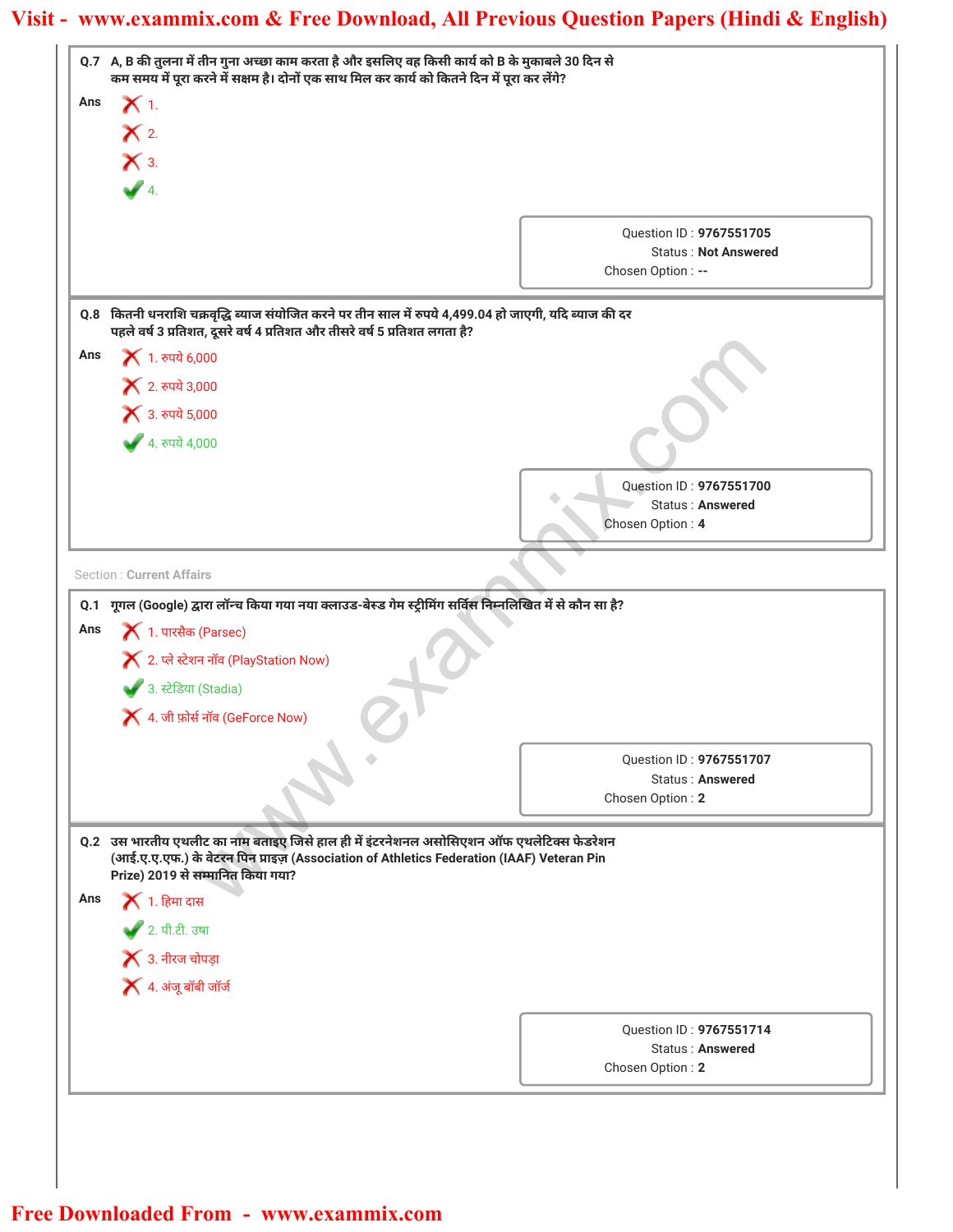|     | Q.3 रीसेट: रिगेनिंग इंडियाज़ इकॉनॉमिक लीगेसी' (Reset: Regaining India's Economic Legacy) के लेखक<br>कौन हैं? |                                                    |
|-----|--------------------------------------------------------------------------------------------------------------|----------------------------------------------------|
| Ans | $\blacktriangleright$ 1. एच.एल. आहूजा                                                                        |                                                    |
|     | • 2. सुब्रमण्यम स्वामी                                                                                       |                                                    |
|     | $\blacktriangleright$ 3. अमर्त्य सेन                                                                         |                                                    |
|     | $\blacktriangleright$ 4. मनमोहन सिंह                                                                         |                                                    |
|     |                                                                                                              |                                                    |
|     |                                                                                                              | Question ID: 9767551712<br>Status: Answered        |
|     |                                                                                                              | Chosen Option: 1                                   |
|     | Q.4 बुडापेस्ट कन्वेंशन (Budapest Convention) में होने वाली संधि, एक अनोखी संधि है। उस संधि का नाम            |                                                    |
|     | बताएं?                                                                                                       |                                                    |
| Ans | $\blacktriangleright$ 1. मानव तस्करी                                                                         |                                                    |
|     | $\blacktriangleright$ 2. मादक पदार्थों की लत                                                                 |                                                    |
|     | ◆ 3. साइबर अपराध                                                                                             |                                                    |
|     | $\blacktriangleright$ 4. बाल श्रम                                                                            |                                                    |
|     |                                                                                                              | Question ID: 9767551708                            |
|     |                                                                                                              | Status: Answered                                   |
|     |                                                                                                              | Chosen Option: 2                                   |
|     | Q.5 उस प्रथम भारतीय मुक्केबाज़ का नाम बताइए जिसने 'वर्ल्ड बॉक्सिंग चैम्पियनशिप' 2019 में रजत पदक जीता?       |                                                    |
| Ans | $\blacktriangleright$ 1. प्रवीण कुमार                                                                        |                                                    |
|     | $\blacktriangleright$ 2. मैरी कॉम                                                                            |                                                    |
|     | $\blacktriangleright$ 3. विजेन्द्र सिंह                                                                      |                                                    |
|     | ▲ 4. अमित पंगहल                                                                                              |                                                    |
|     |                                                                                                              |                                                    |
|     |                                                                                                              | Question ID: 9767551713<br><b>Status: Answered</b> |
|     |                                                                                                              | Chosen Option: 4                                   |
|     | Q.6 Which one among the following is the Oxford Word of the Year 2019?                                       |                                                    |
| Ans | $\blacktriangleright$ 1. Toxic                                                                               |                                                    |
|     | X 2. Youthquake                                                                                              |                                                    |
|     | 3. Climate Emergency                                                                                         |                                                    |
|     | X 4. Post-Truth                                                                                              |                                                    |
|     |                                                                                                              |                                                    |
|     |                                                                                                              | Question ID: 9767551711<br><b>Status: Answered</b> |
|     |                                                                                                              | Chosen Option: 2                                   |
|     |                                                                                                              |                                                    |
|     |                                                                                                              |                                                    |
|     |                                                                                                              |                                                    |
|     |                                                                                                              |                                                    |
|     |                                                                                                              |                                                    |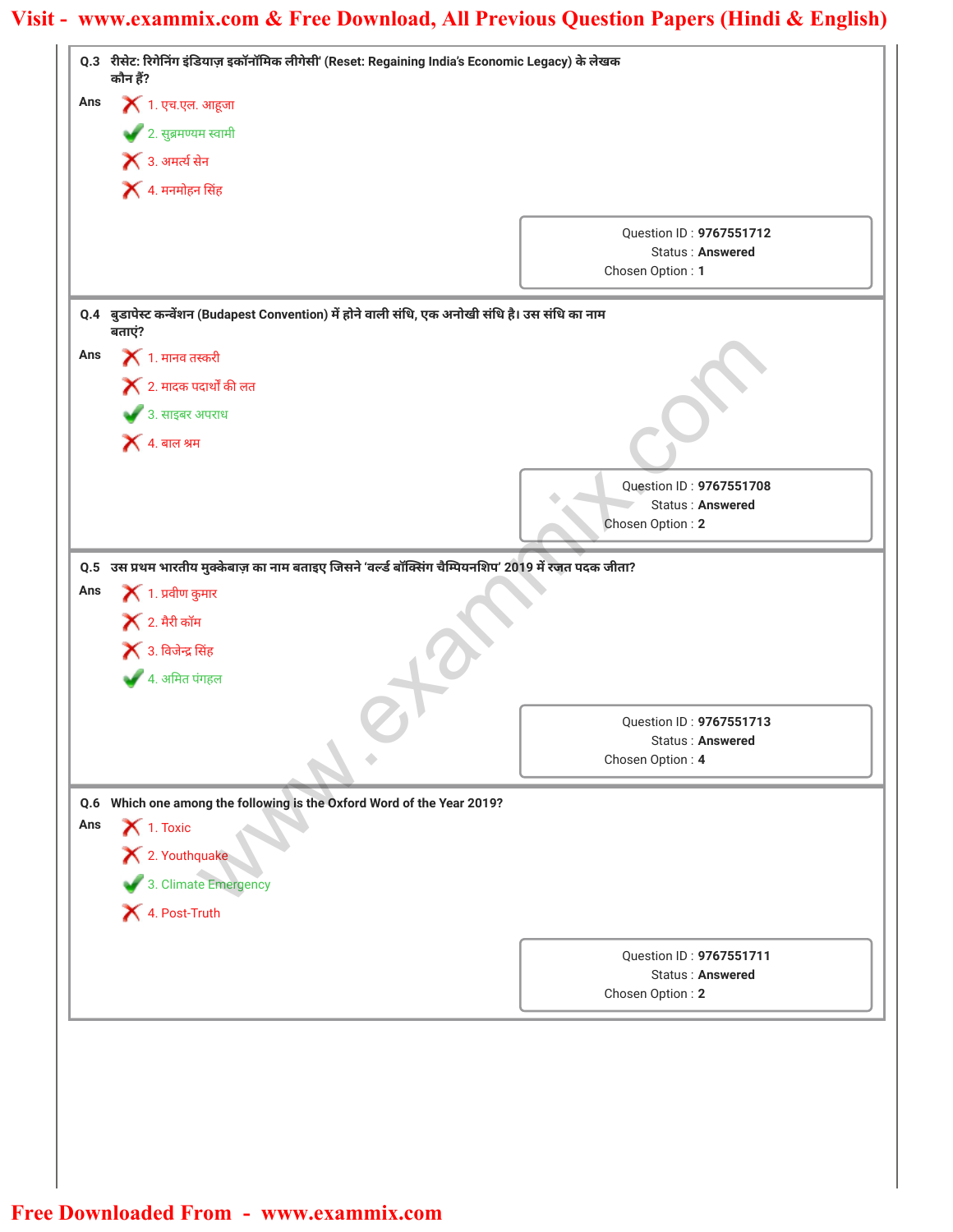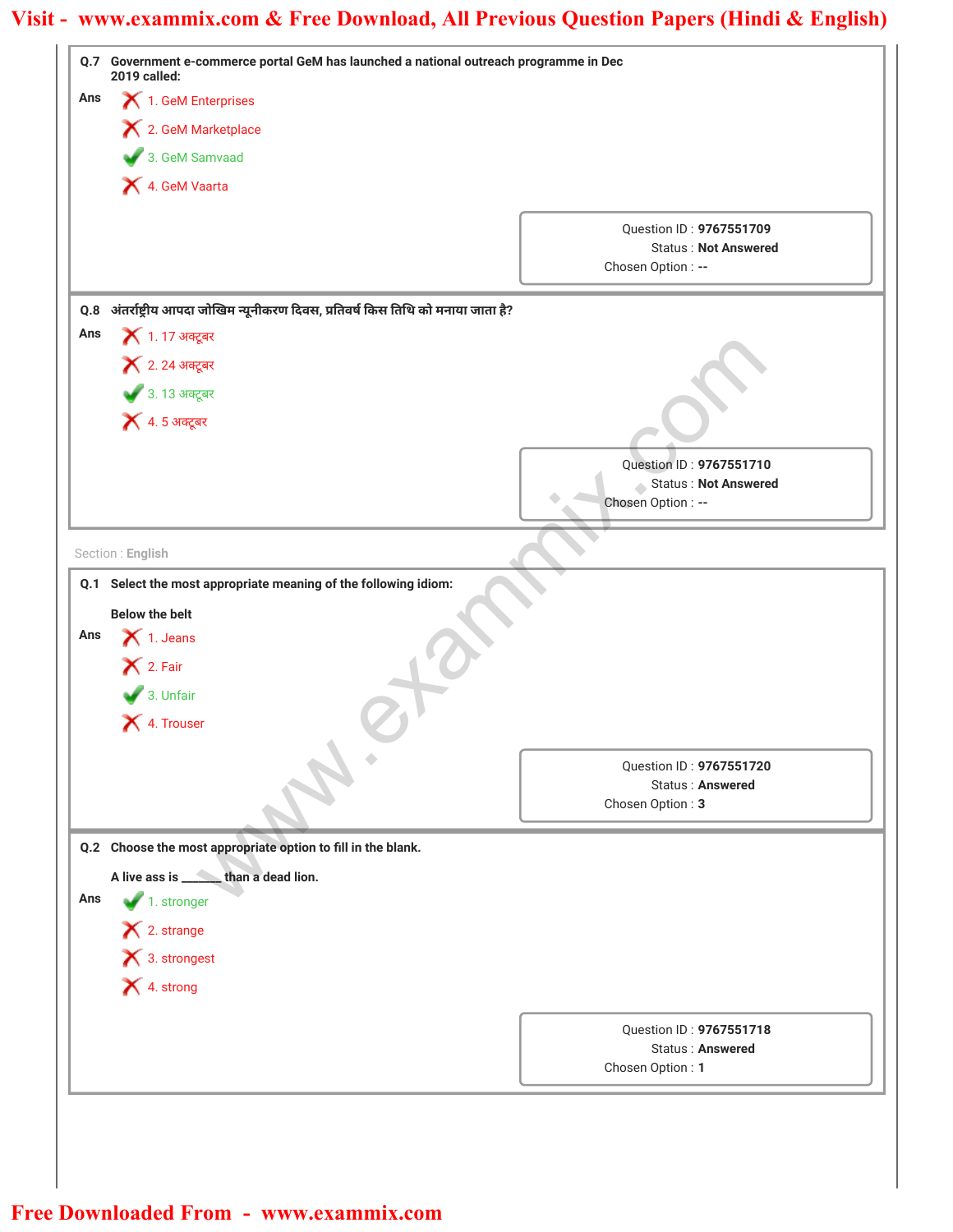|     | Q.3 The following sentence has been divided into four parts. One of them contains an error.<br>Select the part that contains the error from the given options. |                                                                        |
|-----|----------------------------------------------------------------------------------------------------------------------------------------------------------------|------------------------------------------------------------------------|
|     | Pawan went to / school as soon as / he finished / her meal.                                                                                                    |                                                                        |
| Ans | $\blacktriangleright$ 1. he finished                                                                                                                           |                                                                        |
|     | $\blacktriangleright$ 2. her meal                                                                                                                              |                                                                        |
|     | X 3. school as soon as                                                                                                                                         |                                                                        |
|     | 4. Pawan went to                                                                                                                                               |                                                                        |
|     |                                                                                                                                                                |                                                                        |
|     |                                                                                                                                                                | Question ID: 9767551715<br>Status: Answered                            |
|     |                                                                                                                                                                | Chosen Option: 2                                                       |
|     | Q.4 Select the most appropriate ANTONYM of the given word.                                                                                                     |                                                                        |
|     | <b>DWINDLE</b>                                                                                                                                                 |                                                                        |
| Ans | $\blacktriangleright$ 1. Increase                                                                                                                              |                                                                        |
|     | × 2. Reduce                                                                                                                                                    |                                                                        |
|     | 1 3. Abate                                                                                                                                                     |                                                                        |
|     | X 4. Diminish                                                                                                                                                  |                                                                        |
|     |                                                                                                                                                                |                                                                        |
|     |                                                                                                                                                                | Question ID: 9767551717<br><b>Status: Not Answered</b>                 |
|     |                                                                                                                                                                | Chosen Option : --                                                     |
| Ans | <b>VENOM</b><br>$\bigtimes$ 1. Valor<br>2. Poison<br>$\bigtimes$ 3. Pious<br>X 4. Vanity                                                                       |                                                                        |
|     |                                                                                                                                                                | Question ID: 9767551722<br><b>Status: Answered</b><br>Chosen Option: 2 |
| Q.6 | Choose the correctly spelt word from the given options.                                                                                                        |                                                                        |
| Ans | 1. Personnal                                                                                                                                                   |                                                                        |
|     | X 2. Perssnal                                                                                                                                                  |                                                                        |
|     | 3. Personnel                                                                                                                                                   |                                                                        |
|     | X 4. Parsonnel                                                                                                                                                 |                                                                        |
|     |                                                                                                                                                                | Question ID: 9767551719                                                |
|     |                                                                                                                                                                | <b>Status: Answered</b>                                                |
|     |                                                                                                                                                                | Chosen Option: 3                                                       |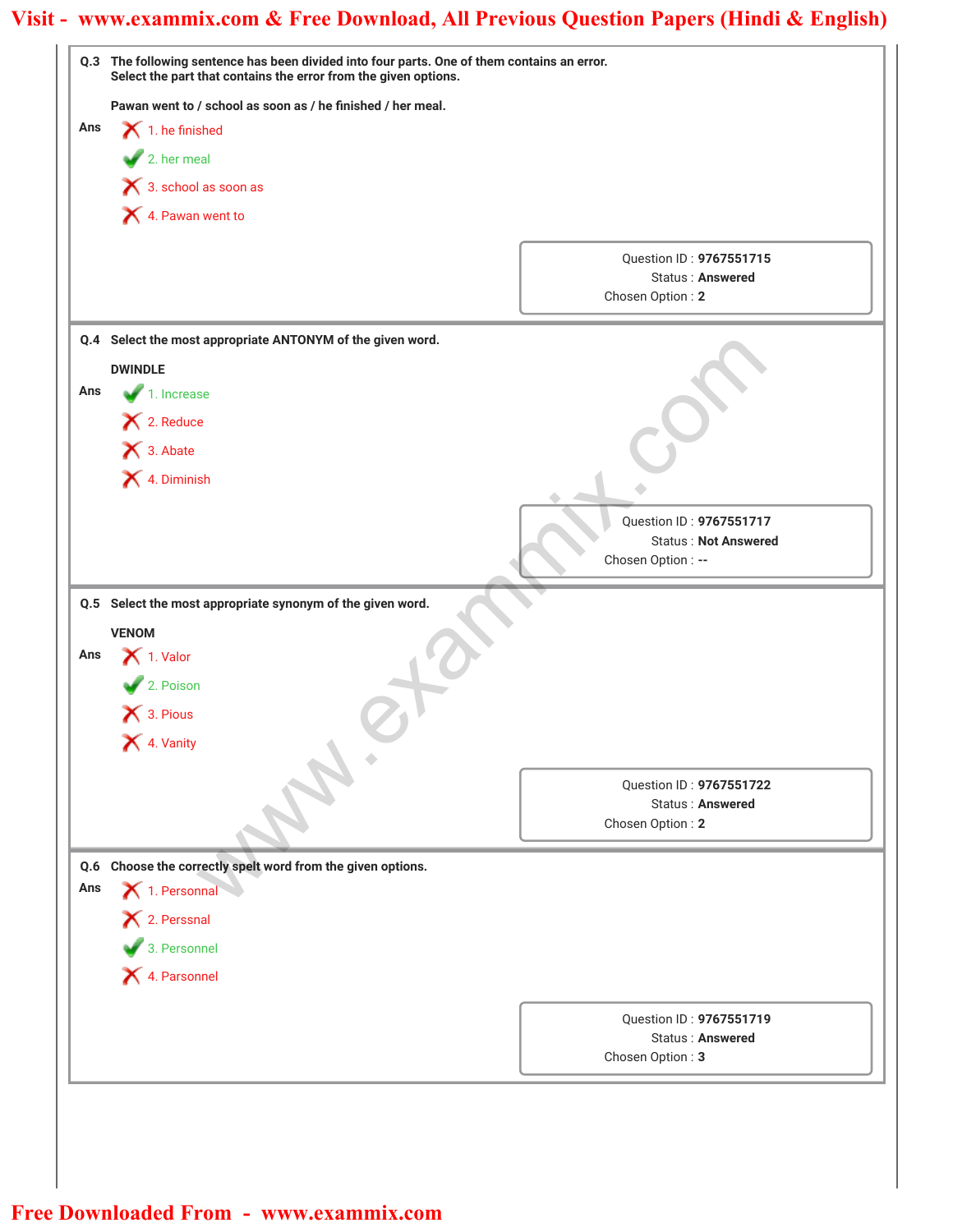|     | Q.7 Select the option that can be used as a one-word substitute for the given group of words.                                  |                                                    |  |
|-----|--------------------------------------------------------------------------------------------------------------------------------|----------------------------------------------------|--|
|     | A person who loves or collects books                                                                                           |                                                    |  |
| Ans | 1. Bibliophile                                                                                                                 |                                                    |  |
|     | $\blacktriangleright$ 2. Cynic                                                                                                 |                                                    |  |
|     | × 3. Fatalist                                                                                                                  |                                                    |  |
|     | X 4. Demagogue                                                                                                                 |                                                    |  |
|     |                                                                                                                                | Question ID: 9767551721                            |  |
|     |                                                                                                                                | <b>Status: Answered</b>                            |  |
|     |                                                                                                                                | Chosen Option: 1                                   |  |
|     | Q.8 Select the option that expresses the given sentence in reported speech.                                                    |                                                    |  |
|     | "I have not seen you in years", I said to him.                                                                                 |                                                    |  |
| Ans | 1. I told him that I have not saw him for years.                                                                               |                                                    |  |
|     | X 2. I told him that he had not seen me for years.                                                                             |                                                    |  |
|     | 3. I told him that I had not seen him for years.                                                                               |                                                    |  |
|     | X 4. I told him that I have not seen him for years.                                                                            |                                                    |  |
|     |                                                                                                                                |                                                    |  |
|     |                                                                                                                                | Question ID: 9767551716<br><b>Status: Answered</b> |  |
|     |                                                                                                                                | Chosen Option: 3                                   |  |
|     |                                                                                                                                |                                                    |  |
| Ans | $\blacktriangleright$ 1. External treatment<br>$\boldsymbol{\times}$ 2. Internal treatment<br>3. Blow down<br>X 4. Measurement |                                                    |  |
|     |                                                                                                                                | Question ID: 9767551767                            |  |
|     |                                                                                                                                | <b>Status: Answered</b><br>Chosen Option: 3        |  |
|     |                                                                                                                                |                                                    |  |
| Q.2 | Which of the following is NOT a factor to be considered for furnace functioning?                                               |                                                    |  |
| Ans | 1. Oil-fired furnaces mostly use furnace oil, especially for reheating and heat treatment<br>of materials.                     |                                                    |  |
|     | 2. Light Diesel Oil (LDO) is used in furnaces where phosphorus is undesirable.                                                 |                                                    |  |
|     | X 3. Induction and arc furnaces use electricity to melt steel and cast iron.                                                   |                                                    |  |
|     | X 4. Most furnaces use liquid fuel, gaseous fuel or electricity as energy input.                                               |                                                    |  |
|     |                                                                                                                                | Question ID: 9767551773                            |  |
|     |                                                                                                                                | <b>Status: Answered</b>                            |  |
|     |                                                                                                                                | Chosen Option: 2                                   |  |
|     |                                                                                                                                |                                                    |  |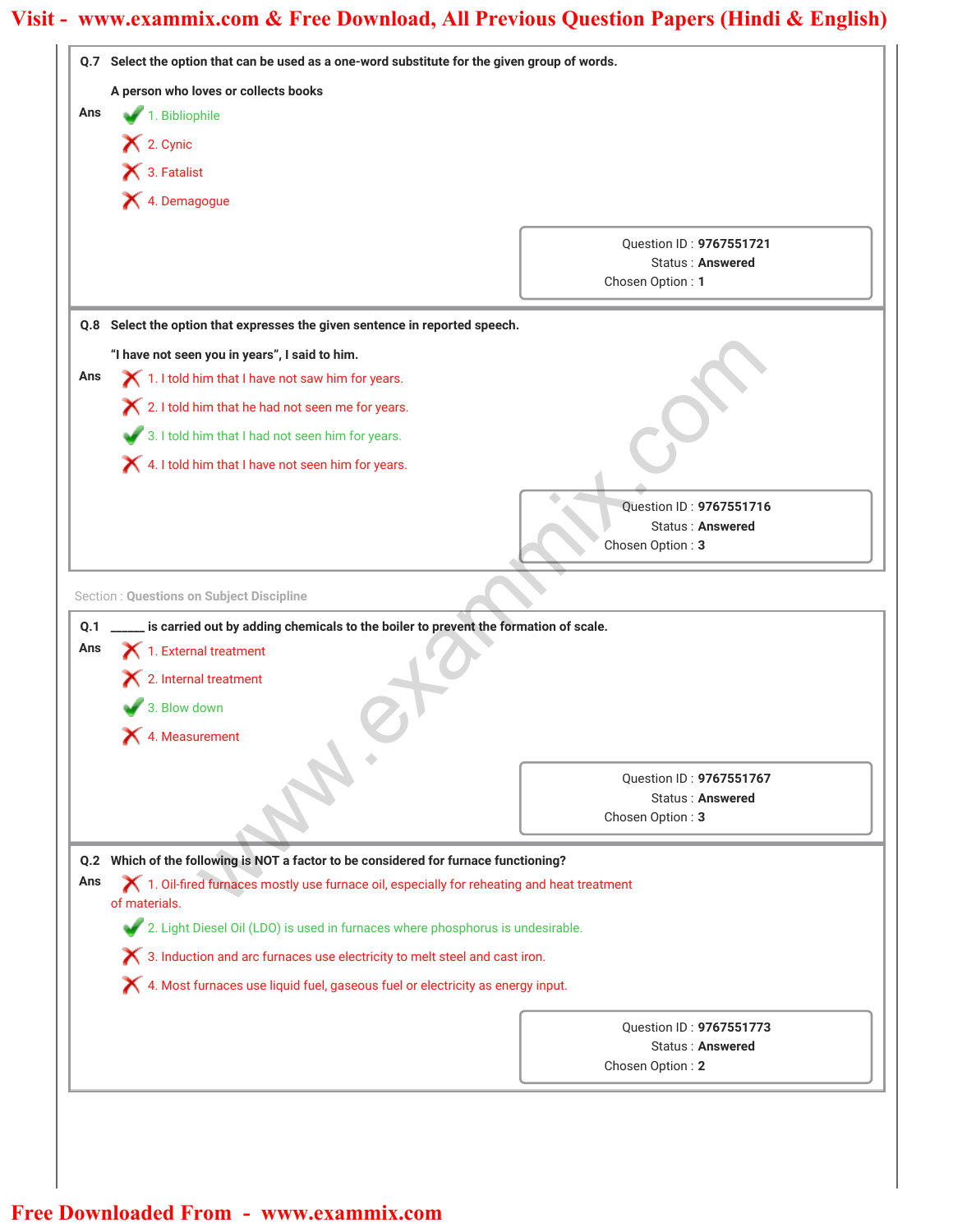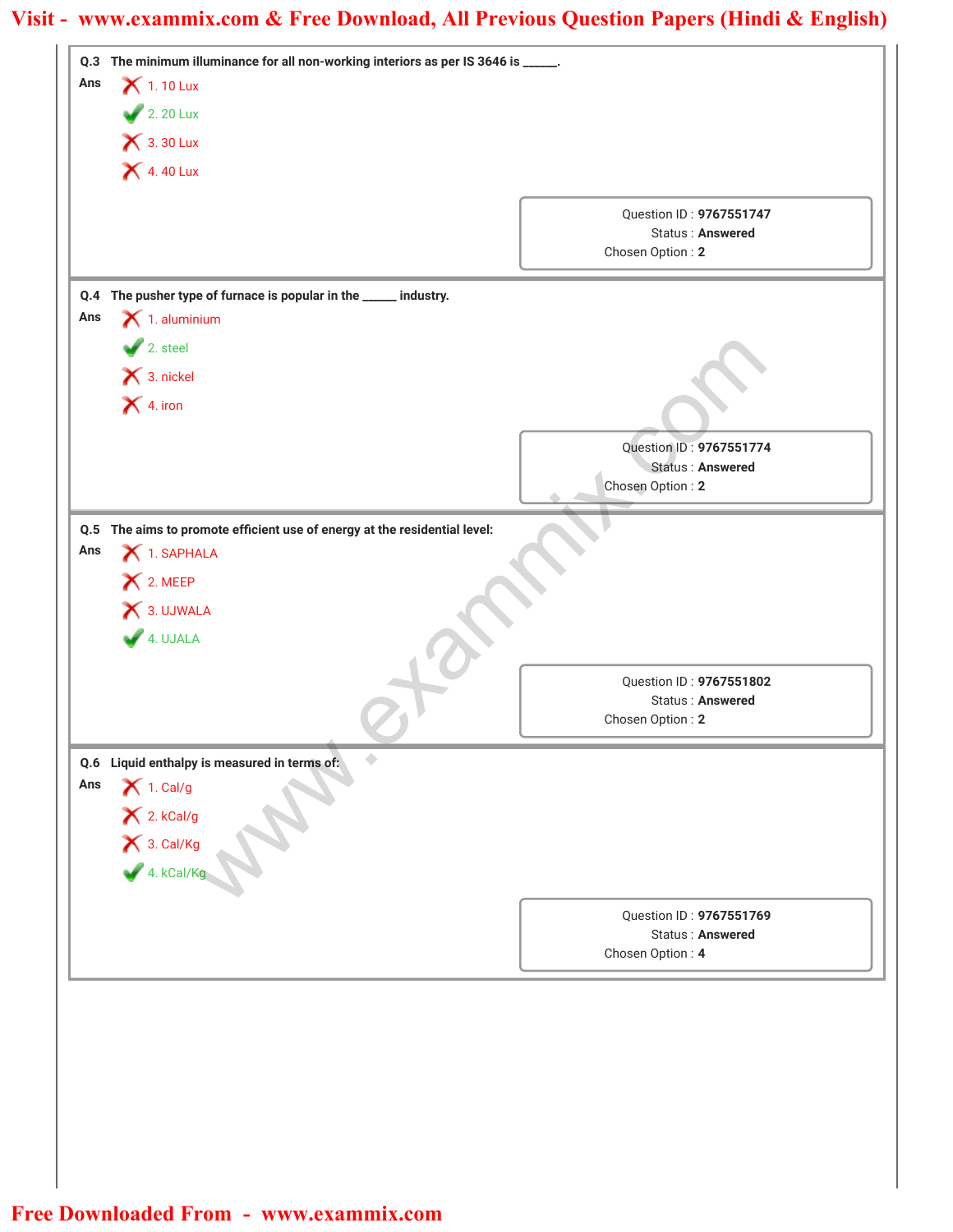| Q.7         | prevent dust from entering the compressor.                                                 |                                             |
|-------------|--------------------------------------------------------------------------------------------|---------------------------------------------|
| Ans         | $\blacktriangleright$ 1. Receivers                                                         |                                             |
|             | 2. After coolers                                                                           |                                             |
|             | 3. Intake air filters                                                                      |                                             |
|             | 4. Inter-stage coolers                                                                     |                                             |
|             |                                                                                            |                                             |
|             |                                                                                            | Question ID: 9767551736<br>Status: Answered |
|             |                                                                                            | Chosen Option: 3                            |
| Q.8         | PFBC (pressurised fluidised bed combustion) is a variation of fluid bed technology that is |                                             |
|             | meant for ______ coal burning applications.                                                |                                             |
| Ans         | 1. large scale                                                                             |                                             |
|             | $\mathsf{X}$ 2. uncommon                                                                   |                                             |
|             | $\bigtimes$ 3. small scale                                                                 |                                             |
|             | X 4. narrow                                                                                |                                             |
|             |                                                                                            | Question ID: 9767551781                     |
|             |                                                                                            | Status: Answered                            |
|             |                                                                                            | Chosen Option: 4                            |
| Q.9         | Which among the following is NOT a type of combustion control?                             |                                             |
| Ans         | $\blacktriangleright$ 1. On/Off control                                                    |                                             |
|             | X 2. Modulating control                                                                    |                                             |
|             | 3. Turn on/off control                                                                     |                                             |
|             | 4. High/low/off control                                                                    |                                             |
|             |                                                                                            |                                             |
|             |                                                                                            | Question ID: 9767551763<br>Status: Answered |
|             |                                                                                            | Chosen Option: 2                            |
|             |                                                                                            |                                             |
| Q.10<br>Ans | is a direct function of the quantity of water circulated and the heat load.                |                                             |
|             | $\blacktriangleright$ 1. Heat load                                                         |                                             |
|             |                                                                                            |                                             |
|             | X 2. Flow<br>3. Range<br>X 4. Approach                                                     |                                             |
|             |                                                                                            |                                             |
|             |                                                                                            | Question ID: 9767551744                     |
|             |                                                                                            | Status: Answered                            |
|             |                                                                                            | Chosen Option: 4                            |
|             |                                                                                            |                                             |
|             |                                                                                            |                                             |
|             |                                                                                            |                                             |
|             |                                                                                            |                                             |
|             |                                                                                            |                                             |
|             |                                                                                            |                                             |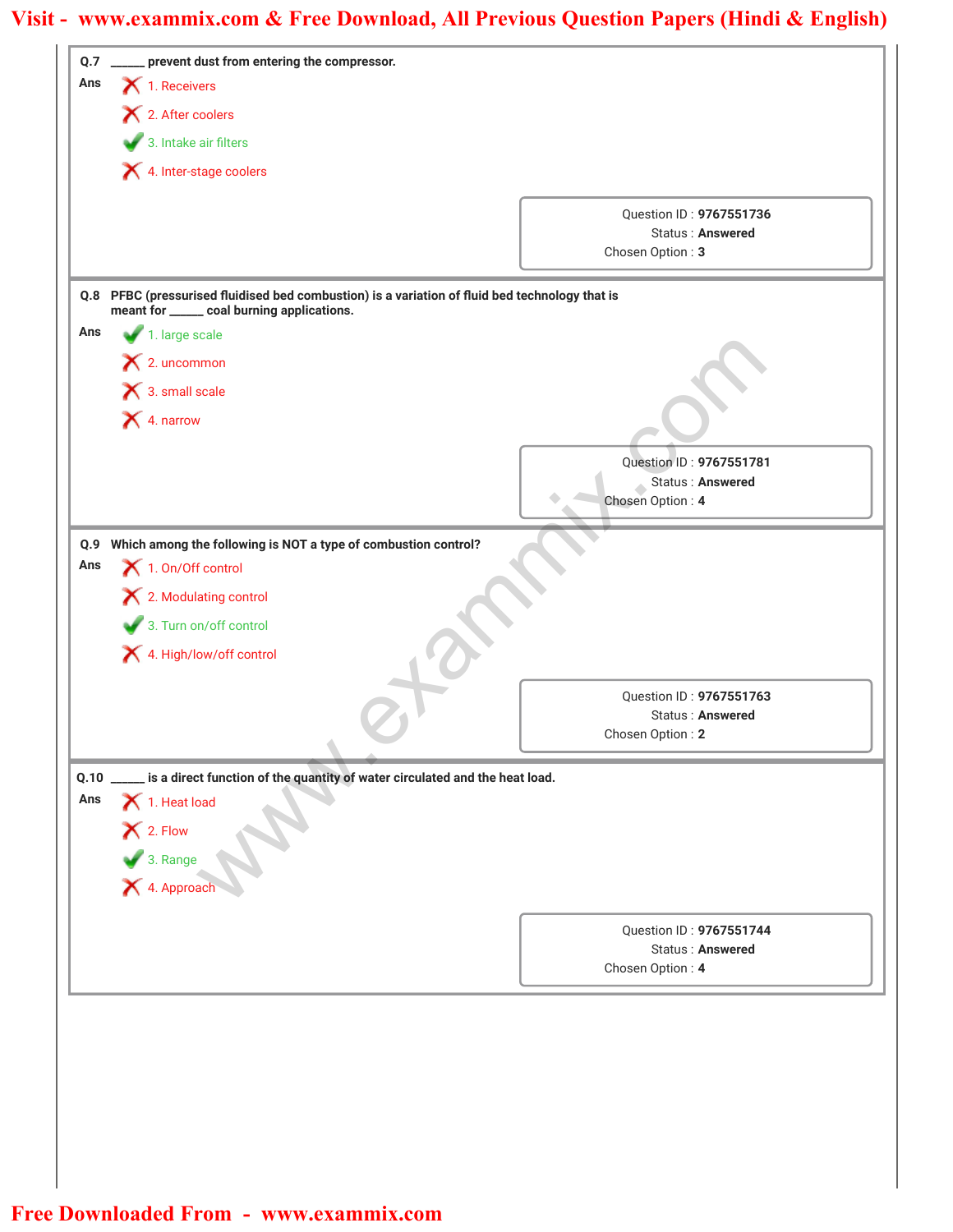| Ans | Q.11 The programme 'AJAY' initiated by Energy Effciency Services Limited (EESL) has installed:                           |                                                                                                   |  |
|-----|--------------------------------------------------------------------------------------------------------------------------|---------------------------------------------------------------------------------------------------|--|
|     | 1. LED lights                                                                                                            |                                                                                                   |  |
|     | 2. Solar street lights                                                                                                   |                                                                                                   |  |
|     | 1 3. Sewerage pumps                                                                                                      |                                                                                                   |  |
|     | X 4. Agricultural pumps                                                                                                  |                                                                                                   |  |
|     |                                                                                                                          | Question ID: 9767551800                                                                           |  |
|     |                                                                                                                          | <b>Status: Answered</b>                                                                           |  |
|     |                                                                                                                          | Chosen Option: 4                                                                                  |  |
|     | Q.12 How much voltage is generally generated at power plants in India?                                                   |                                                                                                   |  |
| Ans | 1.132 kV                                                                                                                 |                                                                                                   |  |
|     | <b>X</b> 2.33 kV                                                                                                         |                                                                                                   |  |
|     | <b>X</b> 3.66 kV                                                                                                         |                                                                                                   |  |
|     | 4.11 kV                                                                                                                  |                                                                                                   |  |
|     |                                                                                                                          |                                                                                                   |  |
|     |                                                                                                                          | Question ID: 9767551724<br><b>Status: Answered</b>                                                |  |
|     |                                                                                                                          | Chosen Option: 4                                                                                  |  |
|     |                                                                                                                          |                                                                                                   |  |
|     | Q.13 Indian Boilers Regulation (IBR) was created in exercise of the powers conferred by<br>the Indian Boilers Act, 1923. | $\overline{\phantom{a}}$ of                                                                       |  |
| Ans | 1. Sections 38 and 39                                                                                                    |                                                                                                   |  |
|     | 2. Sections 28 and 29                                                                                                    |                                                                                                   |  |
|     | X 3. Sections 18 and 19                                                                                                  |                                                                                                   |  |
|     | 4. Sections 48 and 49                                                                                                    |                                                                                                   |  |
|     |                                                                                                                          |                                                                                                   |  |
|     |                                                                                                                          | Question ID: 9767551766                                                                           |  |
|     |                                                                                                                          | Status: Answered<br>Chosen Option: 2                                                              |  |
|     |                                                                                                                          |                                                                                                   |  |
|     |                                                                                                                          |                                                                                                   |  |
|     |                                                                                                                          | Q.14 In any heat recovery situation, it is essential to know the amount of ____ and how it can be |  |
| Ans | used.                                                                                                                    |                                                                                                   |  |
|     |                                                                                                                          |                                                                                                   |  |
|     |                                                                                                                          |                                                                                                   |  |
|     |                                                                                                                          |                                                                                                   |  |
|     | 1. energy<br>2. heat recoverable<br>3. heat<br>3. deam                                                                   |                                                                                                   |  |
|     |                                                                                                                          | Question ID: 9767551790                                                                           |  |
|     |                                                                                                                          | Status: Answered<br>Chosen Option: 2                                                              |  |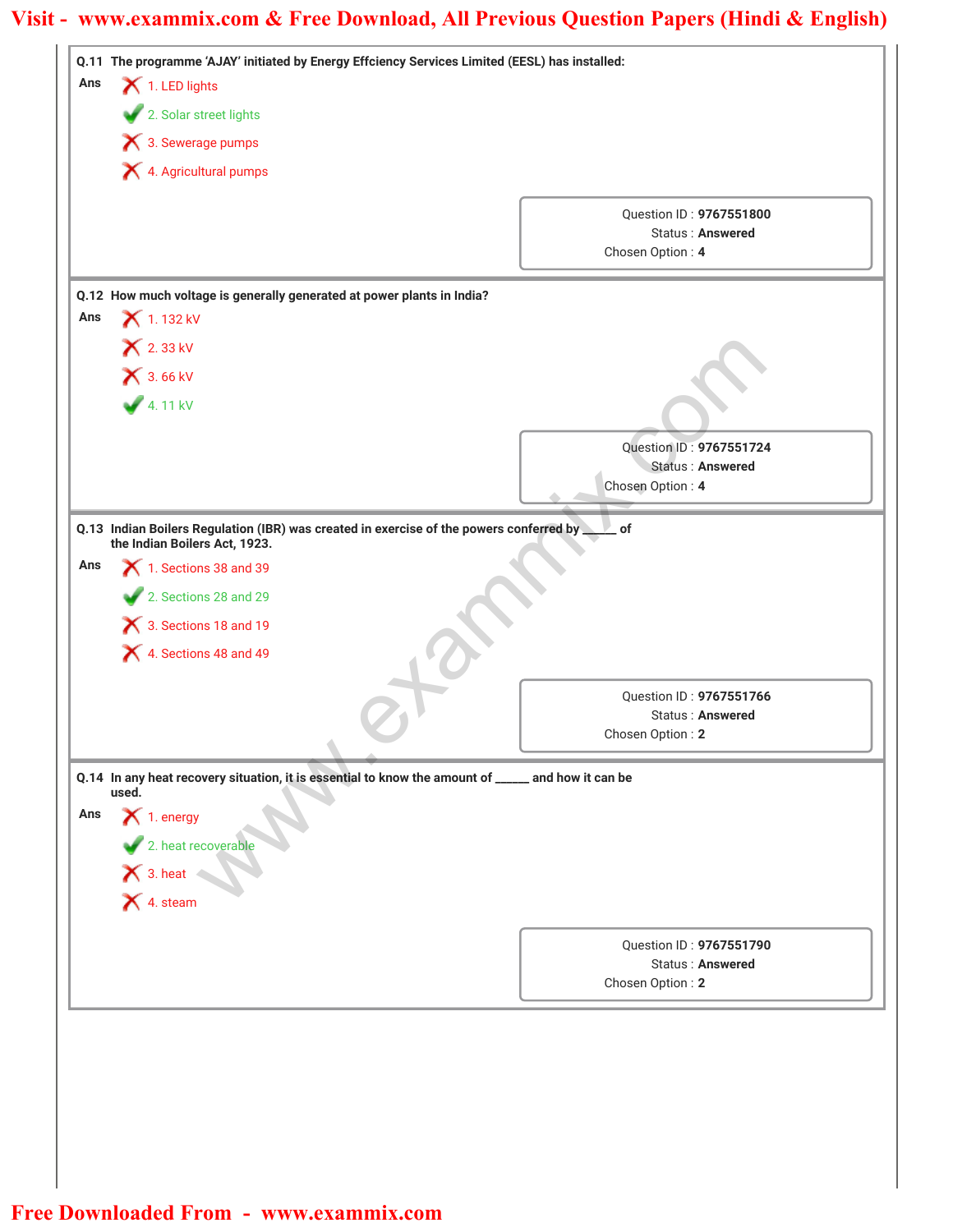|     | Q.15 In De-aeration, dissolved gases, such as oxygen and carbon dioxide, are expelled by _____<br>the feed water before it enters the boiler.                |                                                    |
|-----|--------------------------------------------------------------------------------------------------------------------------------------------------------------|----------------------------------------------------|
| Ans | $\bigtimes$ 1. post heating                                                                                                                                  |                                                    |
|     | $\blacktriangleright$ 2. reheating                                                                                                                           |                                                    |
|     | $\blacktriangleright$ 3. closed-heating                                                                                                                      |                                                    |
|     | 4. preheating                                                                                                                                                |                                                    |
|     |                                                                                                                                                              |                                                    |
|     |                                                                                                                                                              | Question ID: 9767551768<br><b>Status: Answered</b> |
|     |                                                                                                                                                              | Chosen Option: 4                                   |
|     |                                                                                                                                                              |                                                    |
|     | Q.16 The value by which the pressure in the pump suction exceeds the liquid vapour pressure is<br>expressed as a head of liquid and is referred to as _____. |                                                    |
| Ans | $\blacktriangleright$ 1. NPPSHR                                                                                                                              |                                                    |
|     | X 2. NPSHR                                                                                                                                                   |                                                    |
|     | $\bigvee$ 3. NPSH                                                                                                                                            |                                                    |
|     | X 4. NPSHA                                                                                                                                                   |                                                    |
|     |                                                                                                                                                              |                                                    |
|     |                                                                                                                                                              | Question ID: 9767551743                            |
|     |                                                                                                                                                              | Status: Answered<br>Chosen Option: 2               |
|     |                                                                                                                                                              |                                                    |
|     | Q.17 Fixed losses are those that occur in the motor, irrespective of the _____ of load.                                                                      |                                                    |
| Ans | $\blacktriangleright$ 1. efficiency                                                                                                                          |                                                    |
|     | $\mathsf{\times}$ 2. maintenance                                                                                                                             |                                                    |
|     | $\blacktriangleright$ 3. resistance                                                                                                                          |                                                    |
|     | 4. quantum                                                                                                                                                   |                                                    |
|     |                                                                                                                                                              | Question ID: 9767551730                            |
|     |                                                                                                                                                              | <b>Status: Answered</b><br>Chosen Option: 4        |
|     |                                                                                                                                                              |                                                    |
|     | Q.18 Capacitors with automatic power factor controller when installed in a plant:                                                                            |                                                    |
|     | 1. increase the load current of the plant                                                                                                                    |                                                    |
| Ans |                                                                                                                                                              |                                                    |
|     | 2. reduce the reactive power drawn from grid                                                                                                                 |                                                    |
|     | X 3. reduce the voltage of the plant                                                                                                                         |                                                    |
|     | X 4. reduce the active power drawn from grid                                                                                                                 |                                                    |
|     |                                                                                                                                                              |                                                    |
|     |                                                                                                                                                              | Question ID: 9767551754<br><b>Status: Answered</b> |
|     |                                                                                                                                                              | Chosen Option: 2                                   |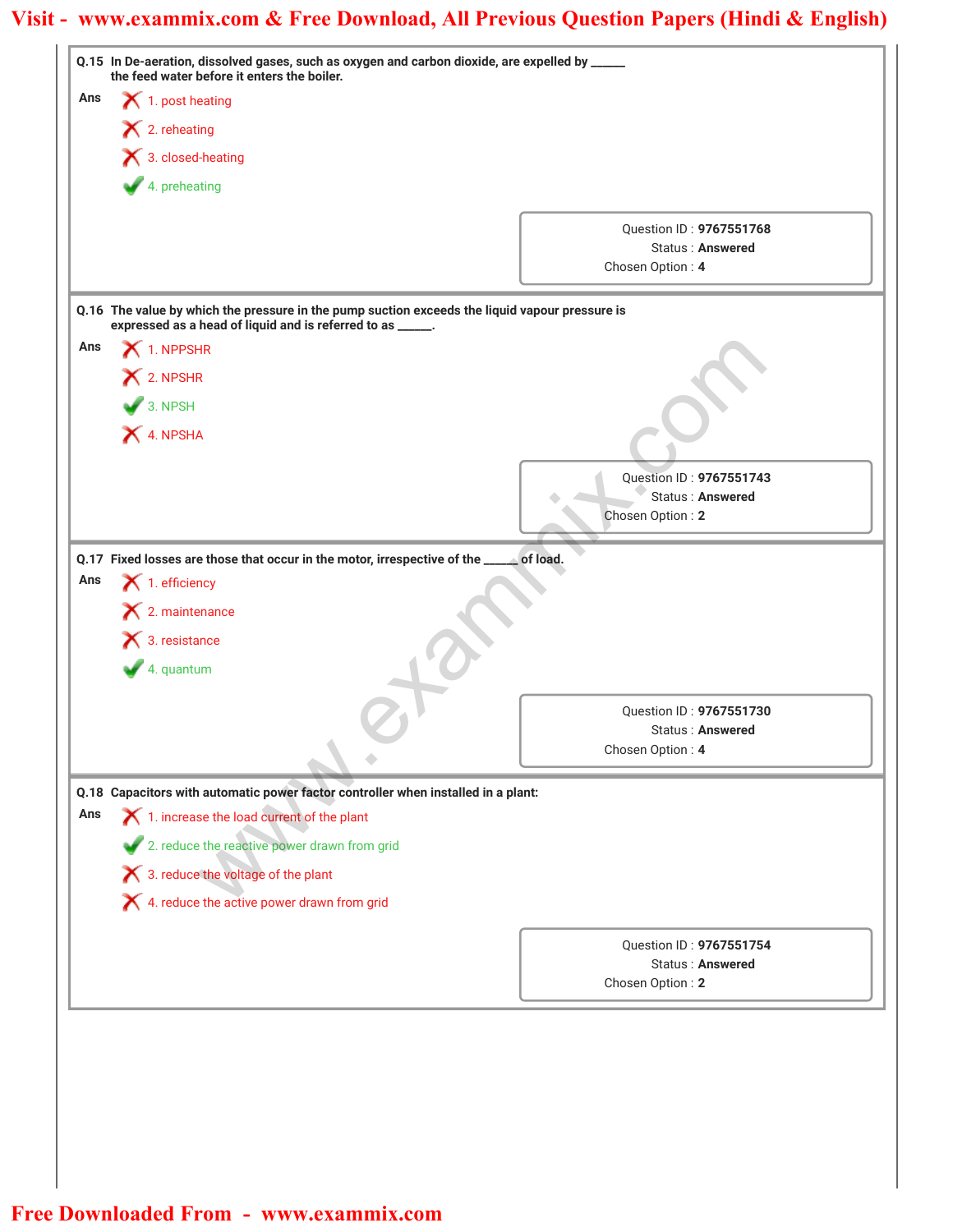| Ans | Q.19 Which type of overhead conductor is used in transmission and distribution?<br>$\boldsymbol{\times}$ 1. Aluminium |                                             |
|-----|-----------------------------------------------------------------------------------------------------------------------|---------------------------------------------|
|     |                                                                                                                       |                                             |
|     | 2. ACSR                                                                                                               |                                             |
|     | X 3. Copper                                                                                                           |                                             |
|     | <b>X</b> 4. ASCR                                                                                                      |                                             |
|     |                                                                                                                       | Question ID: 9767551731                     |
|     |                                                                                                                       | <b>Status: Answered</b>                     |
|     |                                                                                                                       | Chosen Option: 2                            |
|     | Q.20 Which device converts electrical energy into mechanical energy by the interaction between                        |                                             |
| Ans | the magnetic fields set up in the stator and rotor windings?                                                          |                                             |
|     | $\blacktriangleright$ 1. Circuits                                                                                     |                                             |
|     | X 2. Compressors                                                                                                      |                                             |
|     | $\bullet$ 3. Motors                                                                                                   |                                             |
|     | X 4. Transistors                                                                                                      |                                             |
|     |                                                                                                                       | Question ID: 9767551732                     |
|     |                                                                                                                       | Status: Answered                            |
|     |                                                                                                                       | Chosen Option: 3                            |
|     | Q.21 Which of the following points need NOT be considered while selecting a refractory?                               |                                             |
| Ans | $\blacktriangleright$ 1. Working temperatures                                                                         |                                             |
|     | X 2. Electric load of the furnace                                                                                     |                                             |
|     | 3. Area of application                                                                                                |                                             |
|     | X 4. Extent of abrasion and impact                                                                                    |                                             |
|     |                                                                                                                       |                                             |
|     |                                                                                                                       | Question ID: 9767551780<br>Status: Answered |
|     |                                                                                                                       | Chosen Option: 2                            |
|     |                                                                                                                       |                                             |
| Ans | Q.22 The major energy in steam is in its                                                                              |                                             |
|     | 1. latent heat value                                                                                                  |                                             |
|     |                                                                                                                       |                                             |
|     | X 2. heat<br>X 3. pressure<br>X 4. temperature                                                                        |                                             |
|     |                                                                                                                       |                                             |
|     |                                                                                                                       | Question ID: 9767551789                     |
|     |                                                                                                                       | <b>Status: Answered</b>                     |
|     |                                                                                                                       | Chosen Option: 1                            |
|     |                                                                                                                       |                                             |
|     |                                                                                                                       |                                             |
|     |                                                                                                                       |                                             |
|     |                                                                                                                       |                                             |
|     |                                                                                                                       |                                             |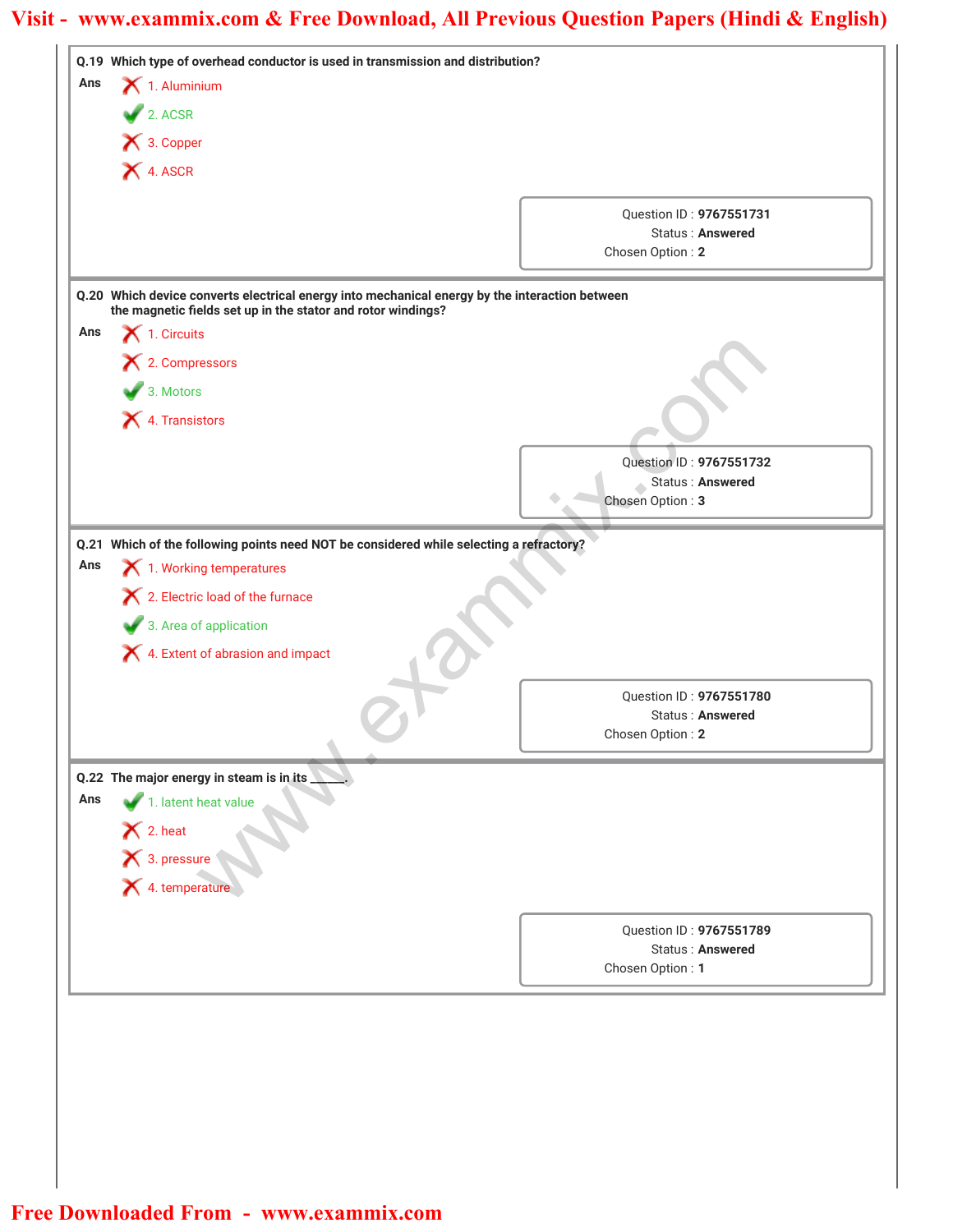|             | Q.23 Replacement of inefficient municipal and sewerage pump sets in 500 AMRUT cities is the<br>scheme initiated under:       |                                                    |
|-------------|------------------------------------------------------------------------------------------------------------------------------|----------------------------------------------------|
| Ans         | 1. MEEP                                                                                                                      |                                                    |
|             | X 2. UJWALA                                                                                                                  |                                                    |
|             | $\bigtimes$ 3. UJALA                                                                                                         |                                                    |
|             | 4. SAPHALA                                                                                                                   |                                                    |
|             |                                                                                                                              |                                                    |
|             |                                                                                                                              | Question ID: 9767551801<br><b>Status: Answered</b> |
|             |                                                                                                                              | Chosen Option: 1                                   |
|             |                                                                                                                              |                                                    |
|             | Q.24 The process of machining the diameter of an impeller to reduce the energy added to the<br>system fluid is called _____. |                                                    |
| Ans         | $\blacktriangle$ 1. axial trimming                                                                                           |                                                    |
|             | 2. impeller trimming                                                                                                         |                                                    |
|             | $\bigtimes$ 3. pulley change                                                                                                 |                                                    |
|             | X 4. blower trimming                                                                                                         |                                                    |
|             |                                                                                                                              |                                                    |
|             |                                                                                                                              | Question ID: 9767551741<br>Status: Answered        |
|             |                                                                                                                              | Chosen Option: 2                                   |
|             | Q.25 The electricity rules followed in India are actually based on the guidelines given by:                                  |                                                    |
| Ans         | 1. Indian Electricity Rules                                                                                                  |                                                    |
|             | X 2. Power Grid Corporation of India                                                                                         |                                                    |
|             | 8. Institution of Electrical and Electronic Engineers                                                                        |                                                    |
|             | X 4. Institution of Engineers                                                                                                |                                                    |
|             |                                                                                                                              |                                                    |
|             |                                                                                                                              | Question ID: 9767551723                            |
|             |                                                                                                                              | <b>Status: Answered</b><br>Chosen Option: 1        |
|             |                                                                                                                              |                                                    |
| Q.26<br>Ans | is mechanically removed in a de-aerator.                                                                                     |                                                    |
|             | 1. Carbon dioxide                                                                                                            |                                                    |
|             |                                                                                                                              |                                                    |
|             | 2. Oxygen<br>X 3. Water<br>X 4. Sulphur                                                                                      |                                                    |
|             |                                                                                                                              |                                                    |
|             |                                                                                                                              | Question ID: 9767551796                            |
|             |                                                                                                                              | <b>Status: Answered</b>                            |
|             |                                                                                                                              | Chosen Option: 4                                   |
|             |                                                                                                                              |                                                    |
|             |                                                                                                                              |                                                    |
|             |                                                                                                                              |                                                    |
|             |                                                                                                                              |                                                    |
|             |                                                                                                                              |                                                    |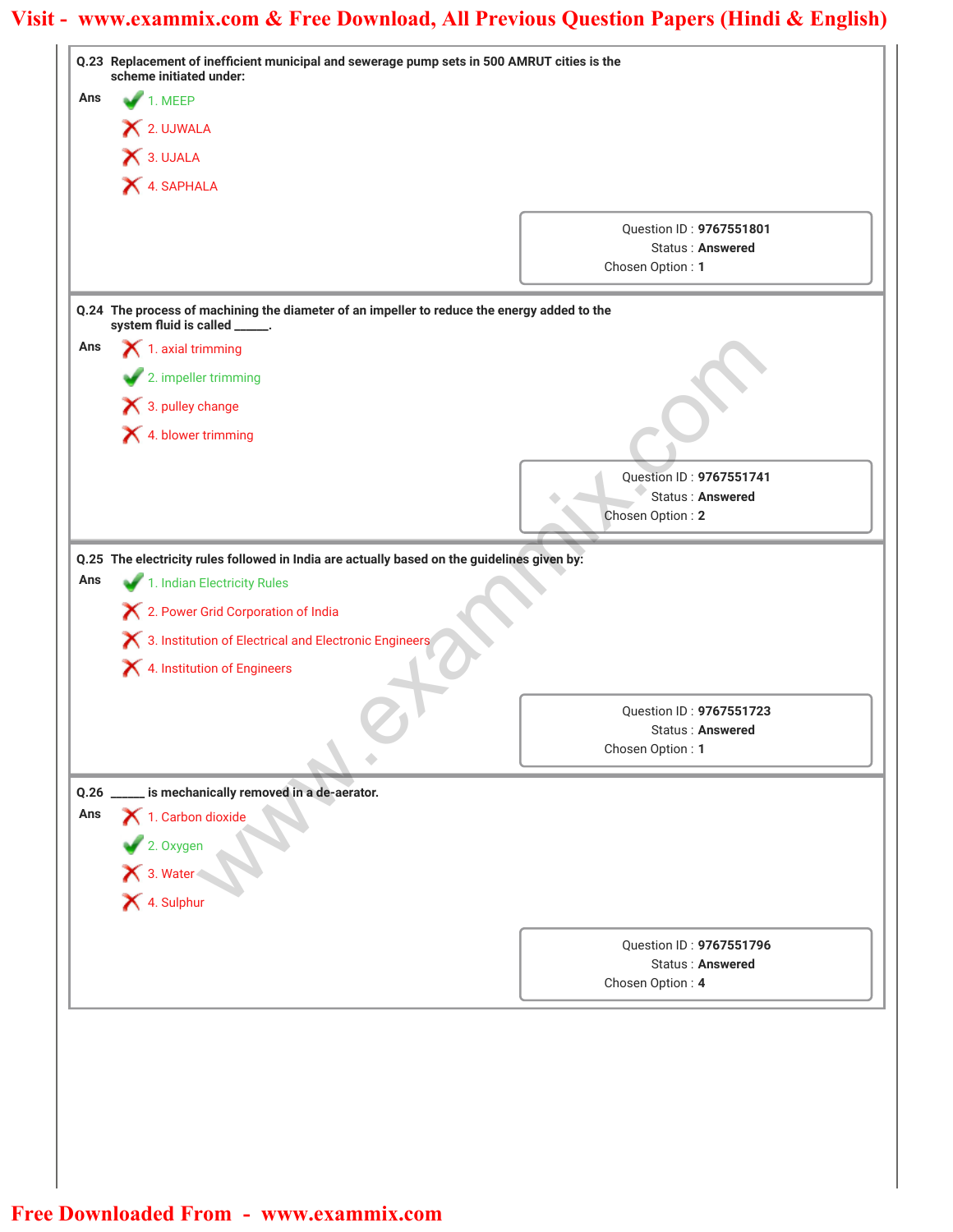|      | Q.27 If maximum permissible limit of TDS as in a package boiler is 3000 ppm, percentage make<br>up water is 10 percent and TDS in feed water is 300 ppm, then the percentage blow down is: |                                             |  |
|------|--------------------------------------------------------------------------------------------------------------------------------------------------------------------------------------------|---------------------------------------------|--|
| Ans  | 1.1 percent                                                                                                                                                                                |                                             |  |
|      | $\mathsf{\times}$ 2. 3 percent                                                                                                                                                             |                                             |  |
|      | $\bigtimes$ 3. 2 percent                                                                                                                                                                   |                                             |  |
|      | $\blacktriangleright$ 4.100 percent                                                                                                                                                        |                                             |  |
|      |                                                                                                                                                                                            | Question ID: 9767551794                     |  |
|      |                                                                                                                                                                                            | <b>Status: Answered</b>                     |  |
|      |                                                                                                                                                                                            | Chosen Option: 4                            |  |
|      | Q.28 The ideal method of compressor capacity assessment is through a _____.                                                                                                                |                                             |  |
| Ans  | $\bigtimes$ 1. needle test                                                                                                                                                                 |                                             |  |
|      | 2. puzzle test                                                                                                                                                                             |                                             |  |
|      | 13. riddle test                                                                                                                                                                            |                                             |  |
|      | 4. nozzle test                                                                                                                                                                             |                                             |  |
|      |                                                                                                                                                                                            |                                             |  |
|      |                                                                                                                                                                                            | Question ID: 9767551733<br>Status: Answered |  |
|      |                                                                                                                                                                                            | Chosen Option: 3                            |  |
|      |                                                                                                                                                                                            |                                             |  |
|      | Q.29 The optimum efficiency of boilers occurs at _____ of full load.                                                                                                                       |                                             |  |
| Ans  | $\blacktriangleright$ 1.45 - 65 percent                                                                                                                                                    |                                             |  |
|      | $2.50 - 85$ percent                                                                                                                                                                        |                                             |  |
|      | $3.65 - 85$ percent                                                                                                                                                                        |                                             |  |
|      | $\blacktriangle$ 4. 25 - 75 percent                                                                                                                                                        |                                             |  |
|      |                                                                                                                                                                                            |                                             |  |
|      |                                                                                                                                                                                            | Question ID: 9767551793<br>Status: Answered |  |
|      |                                                                                                                                                                                            | Chosen Option: 2                            |  |
|      |                                                                                                                                                                                            |                                             |  |
| Q.30 | is widely used for cooling tower casings and basins to ensure long life and<br>protection.                                                                                                 |                                             |  |
| Ans  | $\bigtimes$ 1. Mica                                                                                                                                                                        |                                             |  |
|      |                                                                                                                                                                                            |                                             |  |
|      | X<br>2. Metal fibre<br>3. Jute fibre<br>4. Glass fibre                                                                                                                                     |                                             |  |
|      |                                                                                                                                                                                            |                                             |  |
|      |                                                                                                                                                                                            |                                             |  |
|      |                                                                                                                                                                                            | Question ID: 9767551750                     |  |
|      |                                                                                                                                                                                            | <b>Status: Answered</b>                     |  |
|      |                                                                                                                                                                                            | Chosen Option: 2                            |  |
|      |                                                                                                                                                                                            |                                             |  |
|      |                                                                                                                                                                                            |                                             |  |
|      |                                                                                                                                                                                            |                                             |  |
|      |                                                                                                                                                                                            |                                             |  |
|      |                                                                                                                                                                                            |                                             |  |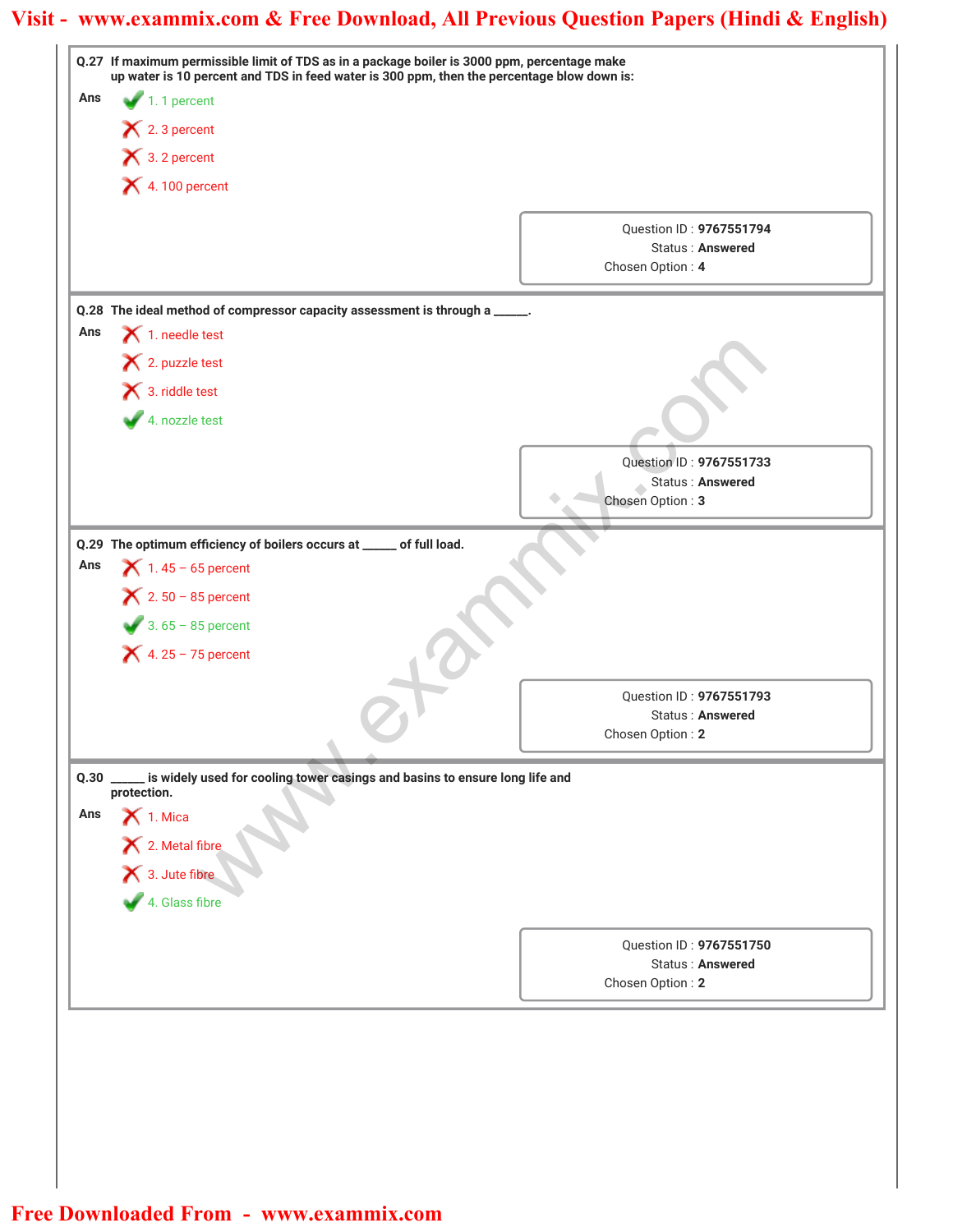|     | Q.31 Power factor correction capacitors have an internal loss called: |                                                    |
|-----|-----------------------------------------------------------------------|----------------------------------------------------|
| Ans | $\blacktriangleright$ 1. Tan $\beta$ (beta) loss                      |                                                    |
|     | $\sqrt{2}$ . Tan $\delta$ (delta) loss                                |                                                    |
|     | $\blacktriangleright$ 3. Tan y (gamma) loss                           |                                                    |
|     | $\blacktriangleright$ 4. Tan $\zeta$ (zeta) loss                      |                                                    |
|     |                                                                       | Question ID: 9767551758                            |
|     |                                                                       | Status: Answered                                   |
|     |                                                                       | Chosen Option: 2                                   |
|     | Q.32 Which of the following is NOT an application of heat pipes?      |                                                    |
| Ans | X 1. Recovery of waste heat from furnaces                             |                                                    |
|     | 2. Reheating of boiler combustion air                                 |                                                    |
|     | 8. Reheating of fresh air for hot air driers                          |                                                    |
|     | X 4. Recovery of waste heat from catalytic deodorising equipment      |                                                    |
|     |                                                                       | Question ID: 9767551791                            |
|     |                                                                       | Status: Answered<br>Chosen Option: 2               |
|     |                                                                       |                                                    |
|     | Q.33 The main components of LPG are:                                  |                                                    |
| Ans | 1. Hexane and Propane                                                 |                                                    |
|     | X 2. Nitrogen and Propane                                             |                                                    |
|     | X 3. Butane and Sulphur                                               |                                                    |
|     | 4. Propane and Butane                                                 |                                                    |
|     |                                                                       | Question ID: 9767551799                            |
|     |                                                                       | <b>Status: Answered</b>                            |
|     |                                                                       | Chosen Option: 4                                   |
|     | Q.34 Which of the following is NOT a property of refractories?        |                                                    |
| Ans | 1. Porosity                                                           |                                                    |
|     | X 2. Cold crushing strength                                           |                                                    |
|     | 3. Heating point                                                      |                                                    |
|     | X 4. Melting point                                                    |                                                    |
|     |                                                                       |                                                    |
|     |                                                                       | Question ID: 9767551778<br><b>Status: Answered</b> |
|     |                                                                       | Chosen Option: 1                                   |
|     |                                                                       |                                                    |
|     |                                                                       |                                                    |
|     |                                                                       |                                                    |
|     |                                                                       |                                                    |
|     |                                                                       |                                                    |
|     |                                                                       |                                                    |
|     |                                                                       |                                                    |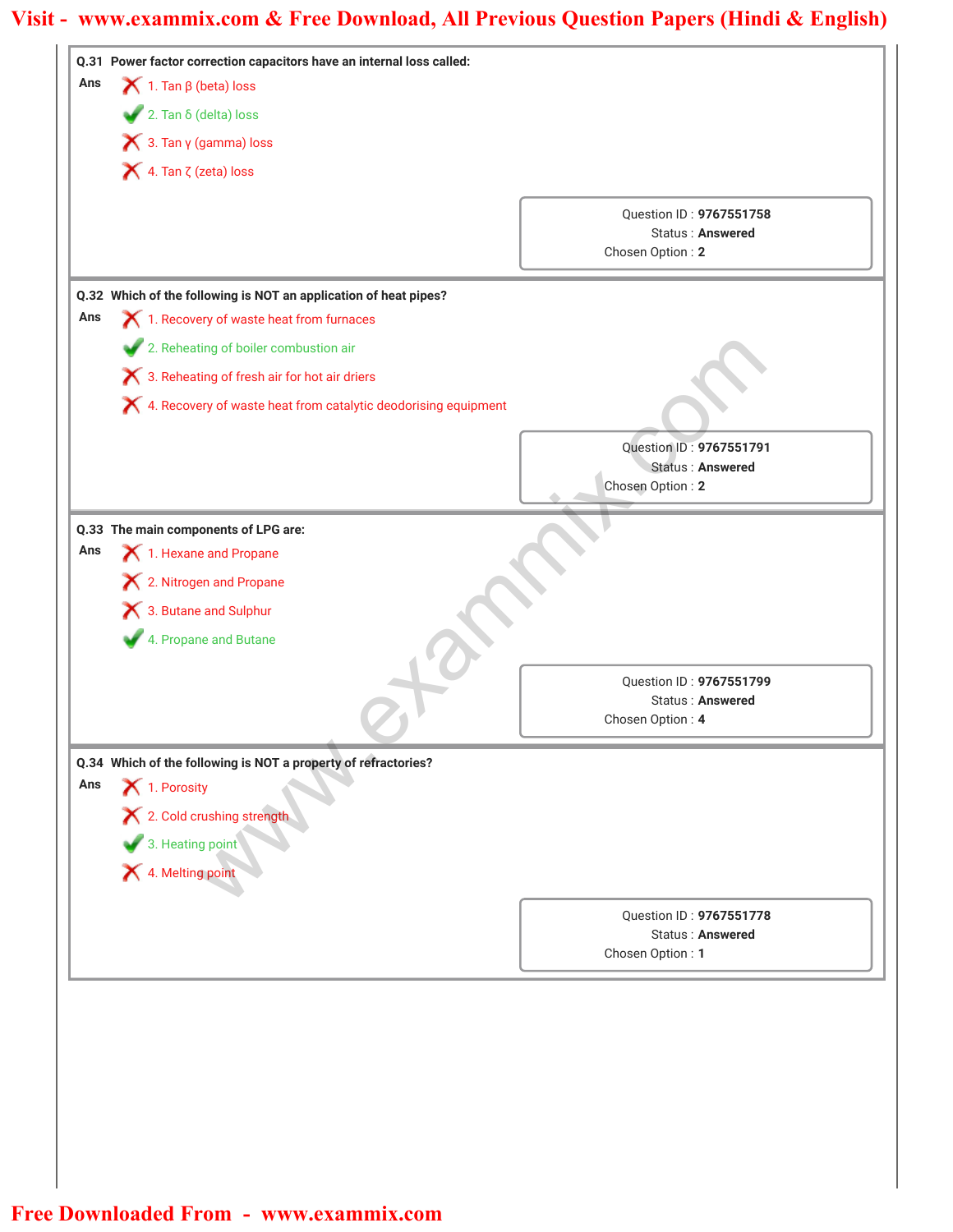|      | Q.35 It is a general exercise in industry to _____ burnt-out motors.                                |                                      |
|------|-----------------------------------------------------------------------------------------------------|--------------------------------------|
| Ans  | $\blacktriangleright$ 1. produce                                                                    |                                      |
|      | $\sqrt{2}$ . rewind                                                                                 |                                      |
|      | $\bigtimes$ 3. generate                                                                             |                                      |
|      | 4. redraw                                                                                           |                                      |
|      |                                                                                                     | Question ID: 9767551729              |
|      |                                                                                                     | <b>Status: Answered</b>              |
|      |                                                                                                     | Chosen Option: 4                     |
|      | Q.36 The number of feed points is increased, as it is necessary to distribute the fuel into the bed |                                      |
| Ans  | $\blacktriangleright$ 1. uniformly                                                                  |                                      |
|      | $\mathsf{\times}$ 2. in increasing order                                                            |                                      |
|      | × 3. unevenly                                                                                       |                                      |
|      |                                                                                                     |                                      |
|      | X 4. in decreasing order                                                                            |                                      |
|      |                                                                                                     | Question ID: 9767551782              |
|      |                                                                                                     | Status: Answered                     |
|      |                                                                                                     | Chosen Option: 1                     |
| Q.37 | __ is the last stage of the feed water system in a boiler.                                          |                                      |
| Ans  | $\bigtimes$ 1. Aerator                                                                              |                                      |
|      | 2. Economizer                                                                                       |                                      |
|      | 1 3. Deaerator                                                                                      |                                      |
|      | X 4. Condenser                                                                                      |                                      |
|      |                                                                                                     |                                      |
|      |                                                                                                     | Question ID: 9767551764              |
|      |                                                                                                     | Status: Answered<br>Chosen Option: 2 |
|      |                                                                                                     |                                      |
| Ans  | Q.38 Ignitors are used for starting                                                                 |                                      |
|      | $X$ 1. HTL                                                                                          |                                      |
|      | X 2. Sodium vapour lamps                                                                            |                                      |
|      | $X$ 3. CFL<br>$\bigvee$ 4. FL                                                                       |                                      |
|      |                                                                                                     |                                      |
|      |                                                                                                     | Question ID: 9767551748              |
|      |                                                                                                     | Status: Answered                     |
|      |                                                                                                     | Chosen Option: 4                     |
|      |                                                                                                     |                                      |
|      |                                                                                                     |                                      |
|      |                                                                                                     |                                      |
|      |                                                                                                     |                                      |
|      |                                                                                                     |                                      |
|      |                                                                                                     |                                      |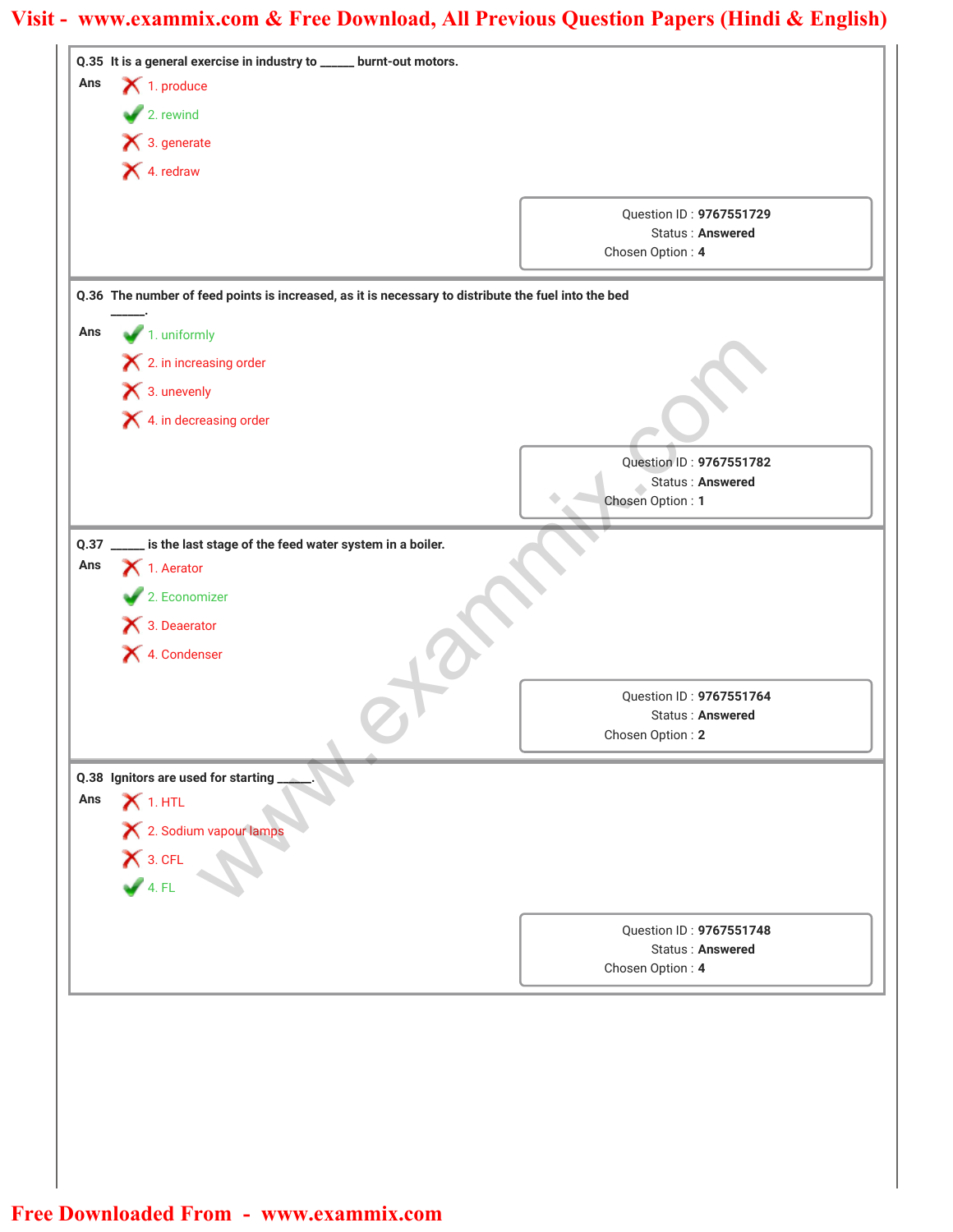|      | Q.39 The overall thermal efficiency of an extraction condensing turbine cogeneration system is<br>lower than that of a _____ turbine system. |                                             |
|------|----------------------------------------------------------------------------------------------------------------------------------------------|---------------------------------------------|
| Ans  | 1. condensation pressure                                                                                                                     |                                             |
|      | $\blacktriangleright$ 2. steam pressure                                                                                                      |                                             |
|      | 3. back pressure                                                                                                                             |                                             |
|      | 4. Iow pressure                                                                                                                              |                                             |
|      |                                                                                                                                              |                                             |
|      |                                                                                                                                              | Question ID: 9767551784                     |
|      |                                                                                                                                              | <b>Status: Answered</b><br>Chosen Option: 3 |
|      |                                                                                                                                              |                                             |
| Q.40 | is used for transferring heat to a process in a boiler.                                                                                      |                                             |
| Ans  | 1. Water                                                                                                                                     |                                             |
|      | X 2. Sulphur                                                                                                                                 |                                             |
|      | × 3. Oxygen                                                                                                                                  |                                             |
|      | X 4. Carbon dioxide                                                                                                                          |                                             |
|      |                                                                                                                                              |                                             |
|      |                                                                                                                                              | Question ID: 9767551797<br>Status: Answered |
|      |                                                                                                                                              | Chosen Option: 1                            |
|      |                                                                                                                                              |                                             |
| Ans  | Q.41 Organic insulations are based on _____<br>polymers.<br>$\blacktriangleright$ 1. nitrogen                                                |                                             |
|      |                                                                                                                                              |                                             |
|      | X 2. hydrogen                                                                                                                                |                                             |
|      | $\blacktriangleright$ 3. hydrocarbon                                                                                                         |                                             |
|      | $\bigtimes$ 4. carbon                                                                                                                        |                                             |
|      |                                                                                                                                              | Question ID: 9767551779                     |
|      |                                                                                                                                              | Status: Answered                            |
|      |                                                                                                                                              | Chosen Option: 3                            |
|      | Q.42 Fuels such as coal, oil and natural gas are often referred to as _____.                                                                 |                                             |
| Ans  | $\bigtimes$ 1. energy fuels                                                                                                                  |                                             |
|      |                                                                                                                                              |                                             |
|      |                                                                                                                                              |                                             |
|      | 2. alternate fuels<br>3. fossil fuels<br>X 4. renewable fuels                                                                                |                                             |
|      |                                                                                                                                              |                                             |
|      |                                                                                                                                              | Question ID: 9767551760                     |
|      |                                                                                                                                              | <b>Status: Answered</b><br>Chosen Option: 3 |
|      |                                                                                                                                              |                                             |
|      |                                                                                                                                              |                                             |
|      |                                                                                                                                              |                                             |
|      |                                                                                                                                              |                                             |
|      |                                                                                                                                              |                                             |
|      |                                                                                                                                              |                                             |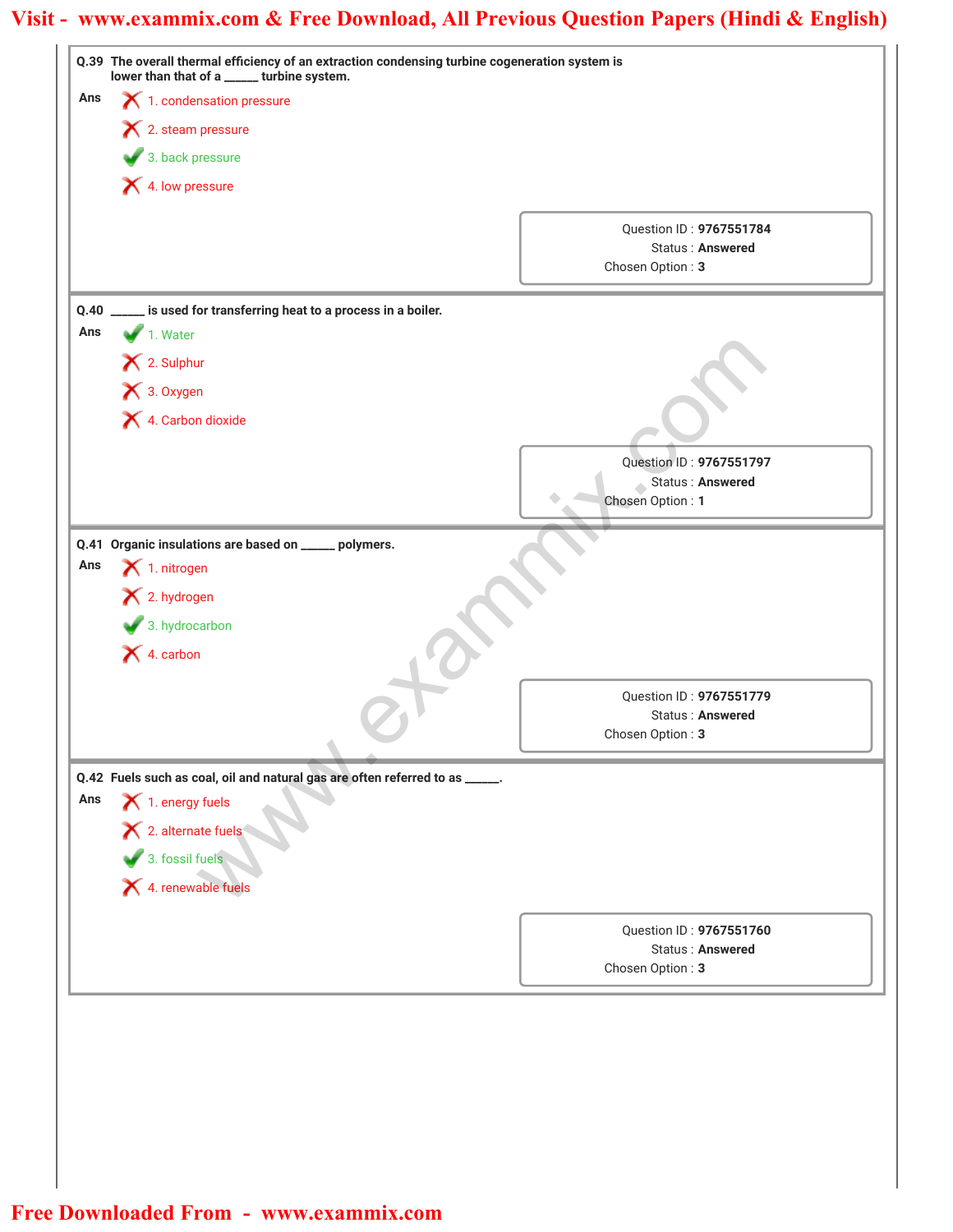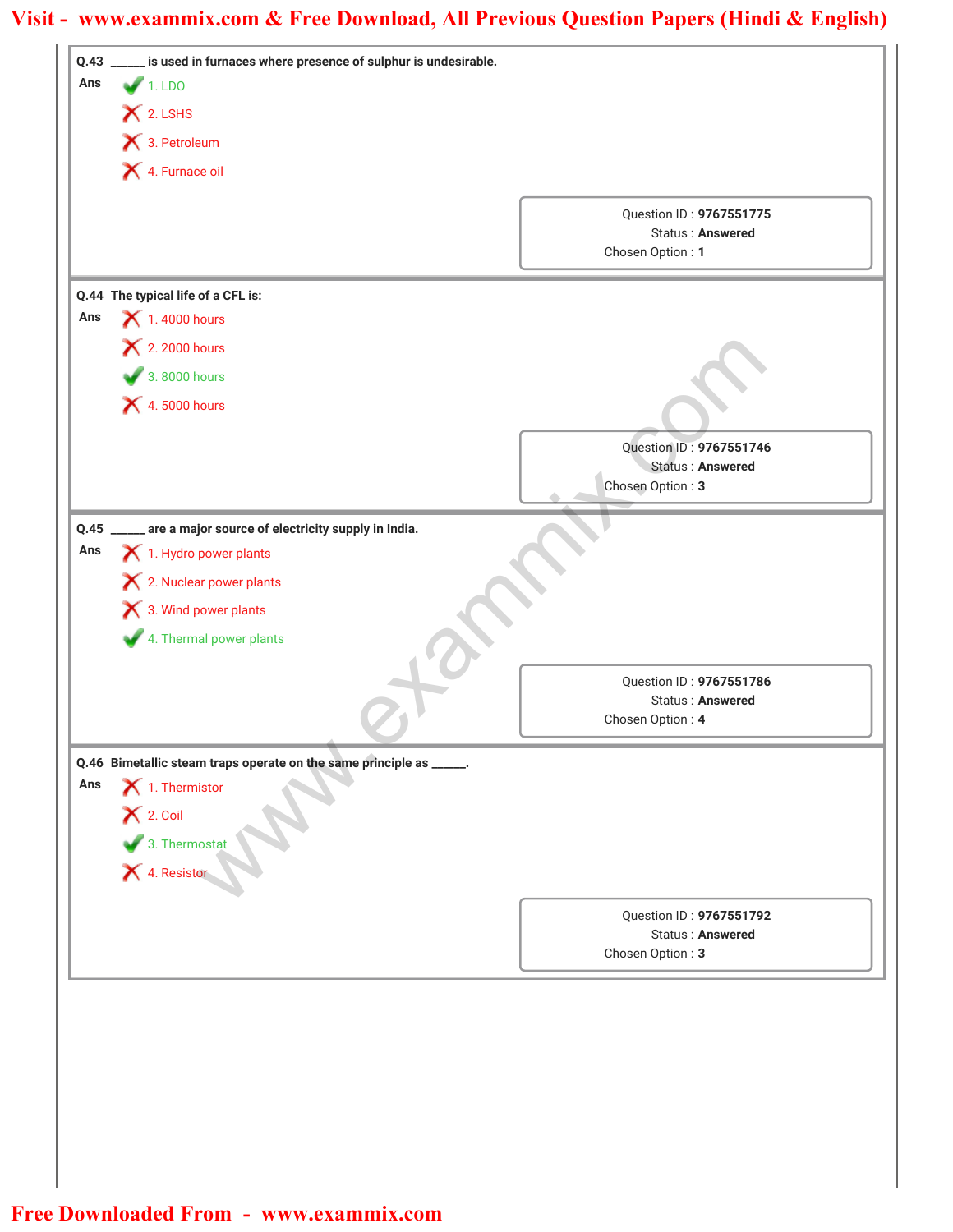| Ans | Q.47 What is the ratio of power factor?<br>1. kVA / kW                           |                                             |
|-----|----------------------------------------------------------------------------------|---------------------------------------------|
|     | 2. kW / kVAr                                                                     |                                             |
|     | 3. kVAr / kW                                                                     |                                             |
|     |                                                                                  |                                             |
|     | $4.$ kW / kVA                                                                    |                                             |
|     |                                                                                  | Question ID: 9767551727                     |
|     |                                                                                  | Status: Answered<br>Chosen Option: 2        |
|     |                                                                                  |                                             |
|     | Q.48 If the speed of the centrifugal pump is doubled, power goes up by _____.    |                                             |
| Ans | 1. eight times                                                                   |                                             |
|     | × 2. six times                                                                   |                                             |
|     | 1 3. two times                                                                   |                                             |
|     | X 4. four times                                                                  |                                             |
|     |                                                                                  | Question ID: 9767551742                     |
|     |                                                                                  | Status: Answered                            |
|     |                                                                                  | Chosen Option: 1                            |
|     | Q.49 Shortage of air or surplus of fuel or poor distribution of fuel can lead to |                                             |
| Ans | $\blacktriangleright$ 1. combustion                                              |                                             |
|     | $\blacktriangleright$ 2. boiler efficiency                                       |                                             |
|     | 3. incomplete combustion                                                         |                                             |
|     | X 4. high steam pressure                                                         |                                             |
|     |                                                                                  | Question ID: 9767551765                     |
|     |                                                                                  | Status: Answered                            |
|     |                                                                                  | Chosen Option: 3                            |
|     |                                                                                  |                                             |
|     | Q.50 Two stroke and four stroke are classifications of:                          |                                             |
| Ans | $\bigtimes$ 1. CF set                                                            |                                             |
|     |                                                                                  |                                             |
|     |                                                                                  |                                             |
|     |                                                                                  |                                             |
|     | X 2. Cl set<br>3. DG set<br>X 4. DM set                                          |                                             |
|     |                                                                                  | Question ID: 9767551751                     |
|     |                                                                                  | <b>Status: Answered</b><br>Chosen Option: 3 |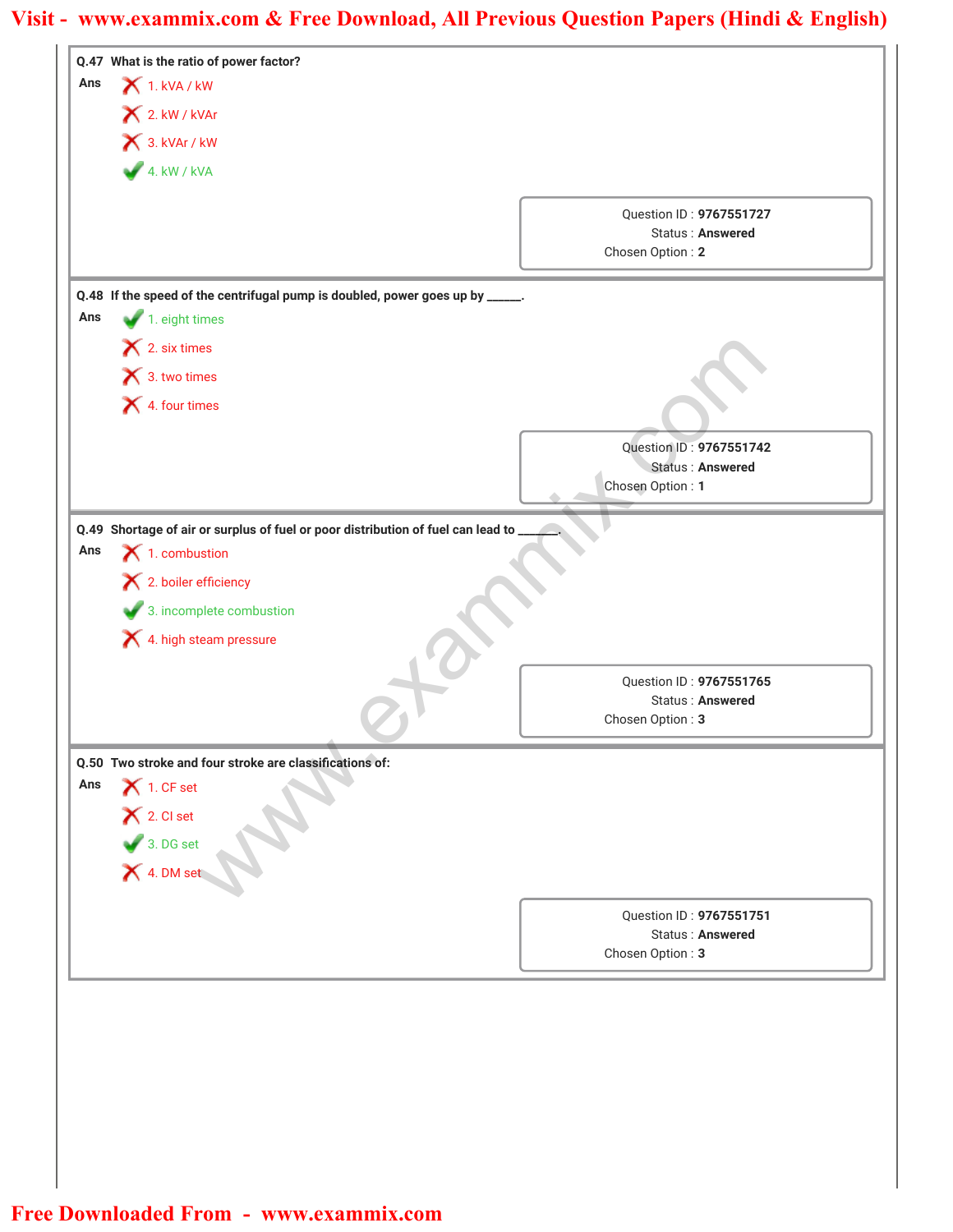| Q.51 Which of the following is NOT a type of natural gas?<br>$\blacktriangleright$ 1. RLNG<br>Ans                  |                                      |
|--------------------------------------------------------------------------------------------------------------------|--------------------------------------|
| X 2. LNG                                                                                                           |                                      |
| X 3. CNG                                                                                                           |                                      |
|                                                                                                                    |                                      |
| 4. PHG                                                                                                             |                                      |
|                                                                                                                    | Question ID: 9767551798              |
|                                                                                                                    | Status: Answered                     |
|                                                                                                                    | Chosen Option: 4                     |
| Q.52 The _____ trap operates by sensing the difference in density between steam and<br>condensate.                 |                                      |
| $\blacktriangleright$ 1. thermodynamic<br>Ans                                                                      |                                      |
| 2. ball float                                                                                                      |                                      |
| 3. inverted bucket                                                                                                 |                                      |
| 4. thermostatic                                                                                                    |                                      |
|                                                                                                                    |                                      |
|                                                                                                                    | Question ID: 9767551771              |
|                                                                                                                    | Status: Answered<br>Chosen Option: 1 |
|                                                                                                                    |                                      |
| Q.53 Which form of coal has a high percentage of fixed carbon and low percentage of volatile<br>matter?            |                                      |
| 1. Anthracite<br>Ans                                                                                               |                                      |
| X 2. Lignite                                                                                                       |                                      |
| × 3. Bituminous                                                                                                    |                                      |
| 4. Natural coal                                                                                                    |                                      |
|                                                                                                                    |                                      |
|                                                                                                                    | Question ID: 9767551762              |
|                                                                                                                    | Status: Answered<br>Chosen Option: 1 |
|                                                                                                                    |                                      |
| Q.54 Along with the saving of fossil fuels, cogeneration also allows to _____ the emission of<br>greenhouse gases. |                                      |
| $\bigtimes$ 1. increase<br>Ans                                                                                     |                                      |
|                                                                                                                    |                                      |
| X 2. enhance                                                                                                       |                                      |
| $\overline{4}$ . reduce                                                                                            |                                      |
|                                                                                                                    |                                      |
|                                                                                                                    | Question ID: 9767551783              |
|                                                                                                                    | Status: Answered                     |
|                                                                                                                    | Chosen Option: 4                     |
|                                                                                                                    |                                      |
|                                                                                                                    |                                      |
|                                                                                                                    |                                      |
|                                                                                                                    |                                      |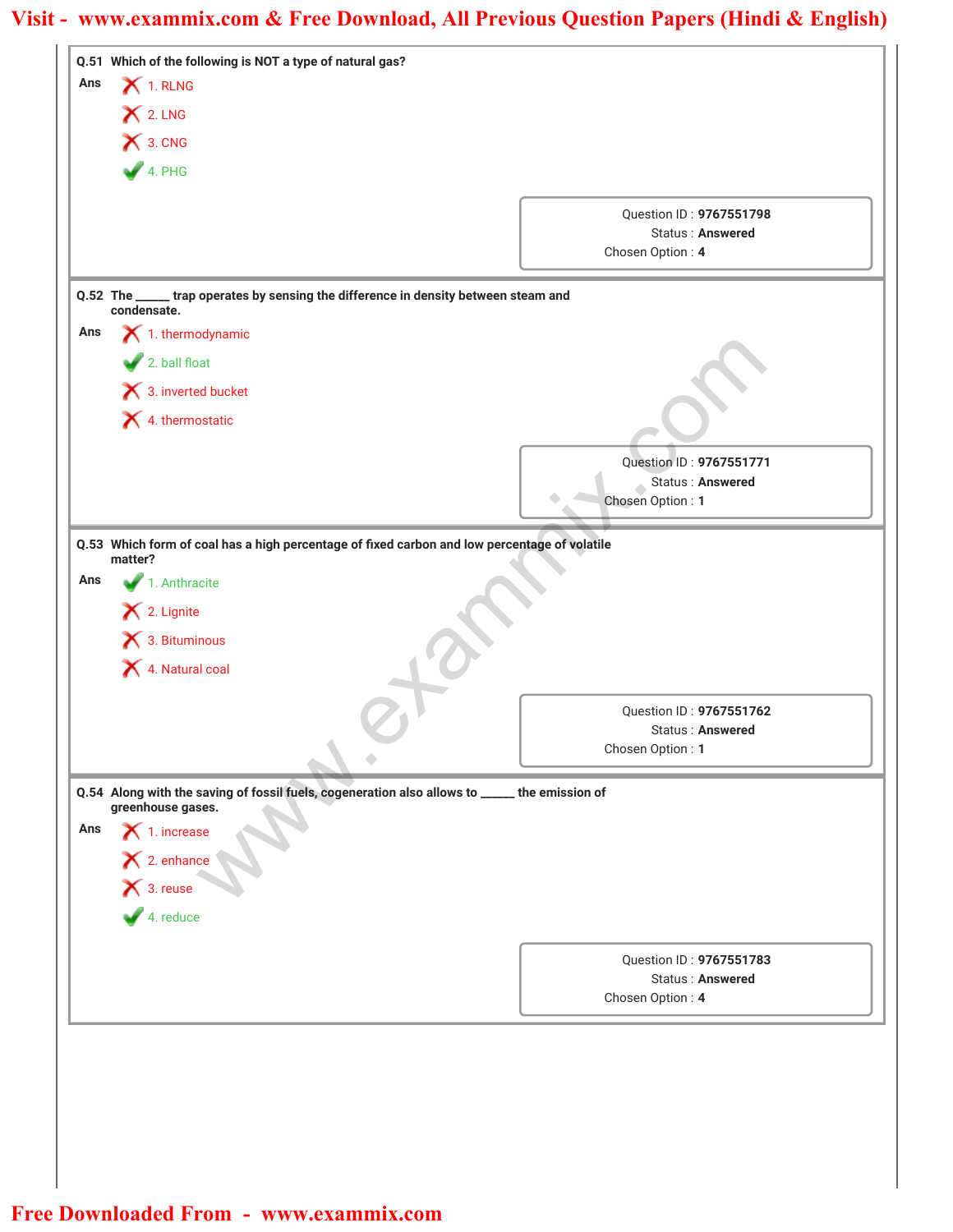|     |                                                          | Q.55 The quantity of heat required to change a chemical from liquid to gaseous state is called             |                                                    |
|-----|----------------------------------------------------------|------------------------------------------------------------------------------------------------------------|----------------------------------------------------|
| Ans | 1. latent heat                                           |                                                                                                            |                                                    |
|     | X 2. energy                                              |                                                                                                            |                                                    |
|     | $\bigtimes$ 3. heat                                      |                                                                                                            |                                                    |
|     | X 4. super heat                                          |                                                                                                            |                                                    |
|     |                                                          |                                                                                                            |                                                    |
|     |                                                          |                                                                                                            | Question ID: 9767551770<br><b>Status: Answered</b> |
|     |                                                          |                                                                                                            | Chosen Option: 1                                   |
|     |                                                          | Q.56 _____ generates the required heat exchange area by the splashing action of water over the fill media. |                                                    |
| Ans | $\blacktriangleright$ 1. Film fill media                 |                                                                                                            |                                                    |
|     | $\blacktriangleright$ 2. Media                           |                                                                                                            |                                                    |
|     | 1 3. Fill media                                          |                                                                                                            |                                                    |
|     | 4. Splash fill media                                     |                                                                                                            |                                                    |
|     |                                                          |                                                                                                            |                                                    |
|     |                                                          |                                                                                                            | Question ID: 9767551745                            |
|     |                                                          |                                                                                                            | Status: Answered<br>Chosen Option: 4               |
|     | would be wasted.                                         | Q.57 Waste heat recovery methods attempt to _____ some of the energy as work that, otherwise,              |                                                    |
| Ans | $\blacksquare$ 1. extract                                |                                                                                                            |                                                    |
|     | × 2. increase                                            |                                                                                                            |                                                    |
|     | $\blacktriangleright$ 3. release                         |                                                                                                            |                                                    |
|     | 1. reduce                                                |                                                                                                            |                                                    |
|     |                                                          |                                                                                                            |                                                    |
|     |                                                          |                                                                                                            | Question ID: 9767551787<br><b>Status: Answered</b> |
|     |                                                          |                                                                                                            | Chosen Option: 1                                   |
|     |                                                          | Q.58 The equipment used as a mechanical supporting structure for the ACSR conductor used for               |                                                    |
|     | the transmission of electrical energy is known as _____. |                                                                                                            |                                                    |
|     | $\bigtimes$ 1. breaker                                   |                                                                                                            |                                                    |
| Ans |                                                          |                                                                                                            |                                                    |
|     | 2. transmission tower                                    |                                                                                                            |                                                    |
|     | × 3. transformer                                         |                                                                                                            |                                                    |
|     | X 4. CT/PT                                               |                                                                                                            |                                                    |
|     |                                                          |                                                                                                            |                                                    |
|     |                                                          |                                                                                                            | Question ID: 9767551756<br><b>Status: Answered</b> |
|     |                                                          |                                                                                                            | Chosen Option: 2                                   |
|     |                                                          |                                                                                                            |                                                    |
|     |                                                          |                                                                                                            |                                                    |
|     |                                                          |                                                                                                            |                                                    |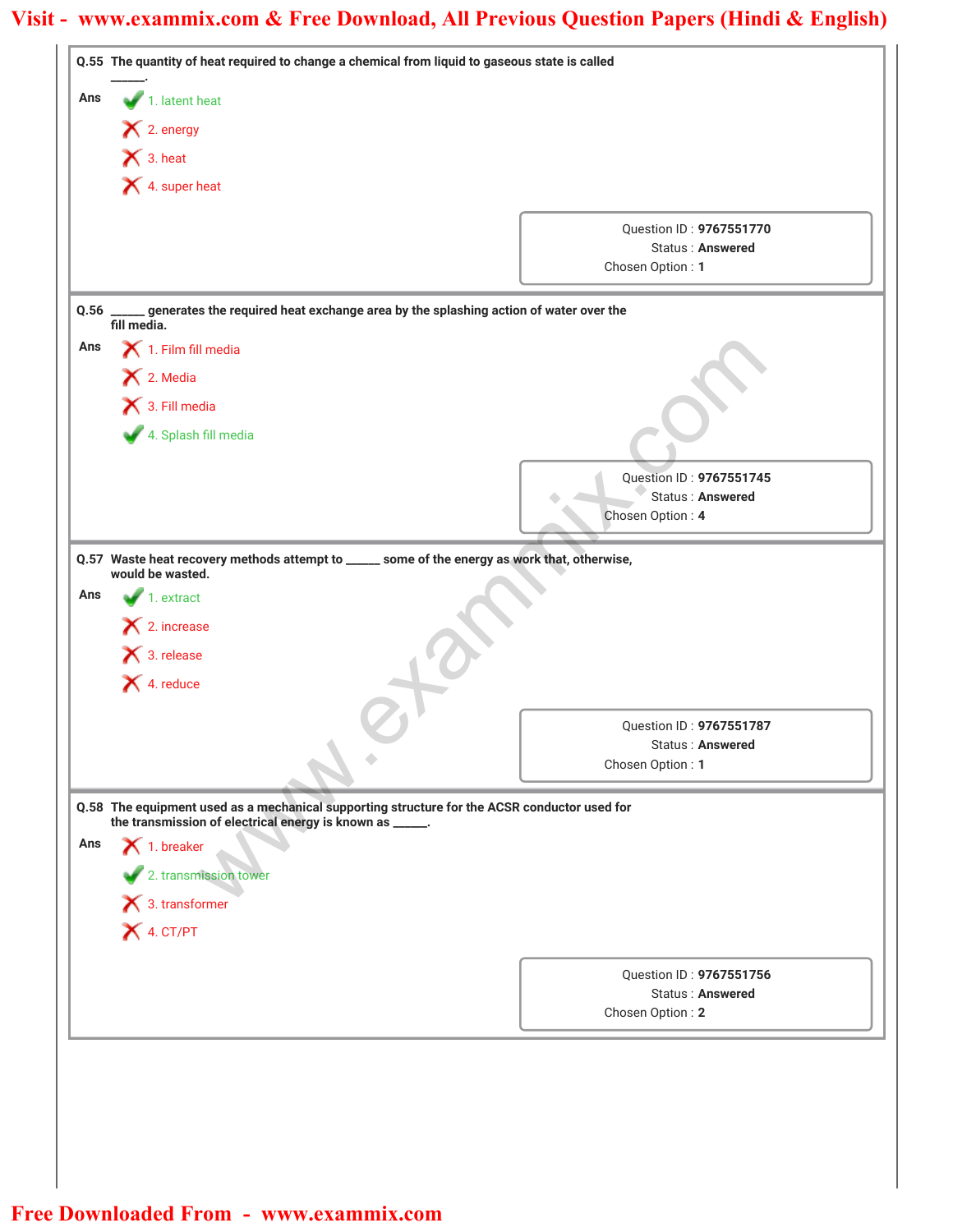|      | Q.59 The colour rendering property of HPSV is _____.                                               |                                      |
|------|----------------------------------------------------------------------------------------------------|--------------------------------------|
| Ans  | $\blacksquare$ 1. medium                                                                           |                                      |
|      | X 2. very low                                                                                      |                                      |
|      | X 3. very high                                                                                     |                                      |
|      | 4. very dull                                                                                       |                                      |
|      |                                                                                                    | Question ID: 9767551749              |
|      |                                                                                                    | Status: Answered                     |
|      |                                                                                                    | Chosen Option: 2                     |
|      | Q.60 A parallel air vent fitted outside the trap reduces start-up times in the _____ type of trap. |                                      |
| Ans  | $\blacktriangleright$ 1. thermodynamic                                                             |                                      |
|      | $\blacktriangleright$ 2. thermostatic                                                              |                                      |
|      | 3. inverted-bucket                                                                                 |                                      |
|      | $\blacktriangleright$ 4. ball-flat                                                                 |                                      |
|      |                                                                                                    | Question ID: 9767551772              |
|      |                                                                                                    | Status: Answered<br>Chosen Option: 1 |
|      |                                                                                                    |                                      |
| Q.61 | is mainly used as cold insulation for piping and cold storage construction.                        |                                      |
| Ans  | $\blacktriangle$ 1. Nitrile rubber                                                                 |                                      |
|      | 2. Thermocol                                                                                       |                                      |
|      | 3. Mineral wool                                                                                    |                                      |
|      | 1. Calcium silicate                                                                                |                                      |
|      |                                                                                                    | Question ID: 9767551777              |
|      |                                                                                                    | Status: Answered                     |
|      |                                                                                                    | Chosen Option: 4                     |
|      | Q.62 The specific power consumption for certain TR output does NOT include which of the            |                                      |
|      | following options?                                                                                 |                                      |
| Ans  | 1. Chilled water pump                                                                              |                                      |
|      | 2. Cooling rise fan                                                                                |                                      |
|      | 1 3. Compressor<br>2 4. Condenser water pump                                                       |                                      |
|      |                                                                                                    |                                      |
|      |                                                                                                    | Question ID: 9767551737              |
|      |                                                                                                    | <b>Status: Answered</b>              |
|      |                                                                                                    | Chosen Option: 3                     |
|      |                                                                                                    |                                      |
|      |                                                                                                    |                                      |
|      |                                                                                                    |                                      |
|      |                                                                                                    |                                      |
|      |                                                                                                    |                                      |
|      |                                                                                                    |                                      |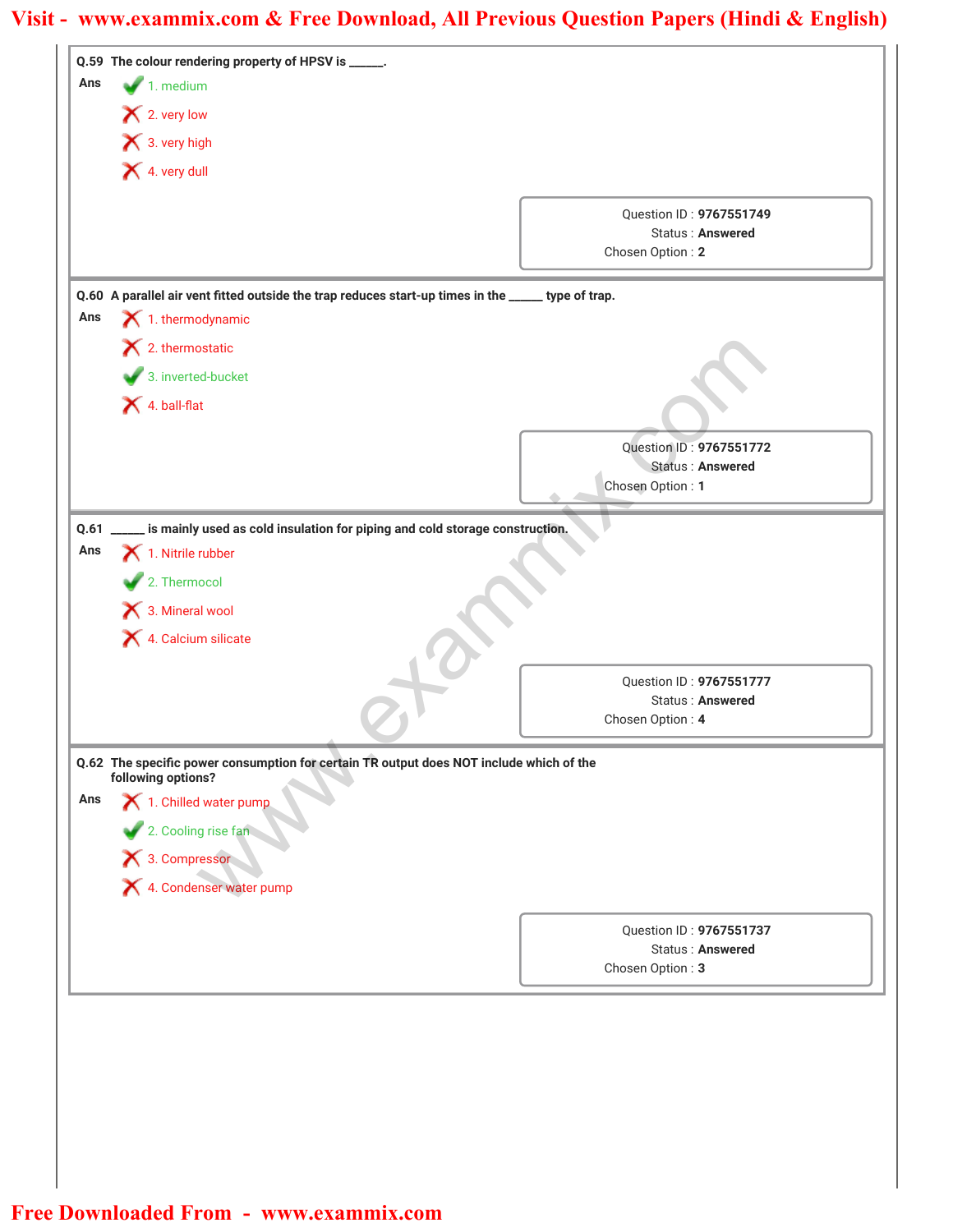|     | Q.63 In a recuperator, heat exchange takes place between the flue gases and the _____ through<br>metallic or ceramic walls. |                                             |
|-----|-----------------------------------------------------------------------------------------------------------------------------|---------------------------------------------|
| Ans | $\blacktriangleright$ 1. gases                                                                                              |                                             |
|     | $\sqrt{2}$ . air                                                                                                            |                                             |
|     | X 3. nitrogen                                                                                                               |                                             |
|     | X 4. carbon                                                                                                                 |                                             |
|     |                                                                                                                             | Question ID: 9767551788                     |
|     |                                                                                                                             | <b>Status: Answered</b>                     |
|     |                                                                                                                             | Chosen Option: 2                            |
|     | Q.64 The youngest form of coal from the geological perspective is _____.                                                    |                                             |
| Ans | $\bigtimes$ 1. Bituminous                                                                                                   |                                             |
|     | 2. Lignite                                                                                                                  |                                             |
|     | $\bigtimes$ 3. Anthracite                                                                                                   |                                             |
|     | 4. Grade D coal                                                                                                             |                                             |
|     |                                                                                                                             | Question ID: 9767551761                     |
|     |                                                                                                                             | Status: Answered                            |
|     |                                                                                                                             | Chosen Option: 2                            |
|     | Q.65 The forging furnace temperature is maintained at around                                                                |                                             |
| Ans | $X$ 1.2200 - 2250 °C                                                                                                        |                                             |
|     | $X$ 2.1000 - 1250 °C                                                                                                        |                                             |
|     | $X$ 3.900 - 1250 °C                                                                                                         |                                             |
|     | $4.1200 - 1250 °C$                                                                                                          |                                             |
|     |                                                                                                                             |                                             |
|     |                                                                                                                             | Question ID: 9767551776<br>Status: Answered |
|     |                                                                                                                             | Chosen Option: 4                            |
|     |                                                                                                                             |                                             |
| Ans | Q.66 For which of the following applications are occupancy sensors best suited?<br>1. Daylight-based controllers            |                                             |
|     |                                                                                                                             |                                             |
|     | 2. Movement or noise detector in room space                                                                                 |                                             |
|     | X 3. Motor controllers<br>X 4. Night-based controllers                                                                      |                                             |
|     |                                                                                                                             |                                             |
|     |                                                                                                                             | Question ID: 9767551755                     |
|     |                                                                                                                             | <b>Status: Answered</b>                     |
|     |                                                                                                                             | Chosen Option: 2                            |
|     |                                                                                                                             |                                             |
|     |                                                                                                                             |                                             |
|     |                                                                                                                             |                                             |
|     |                                                                                                                             |                                             |
|     |                                                                                                                             |                                             |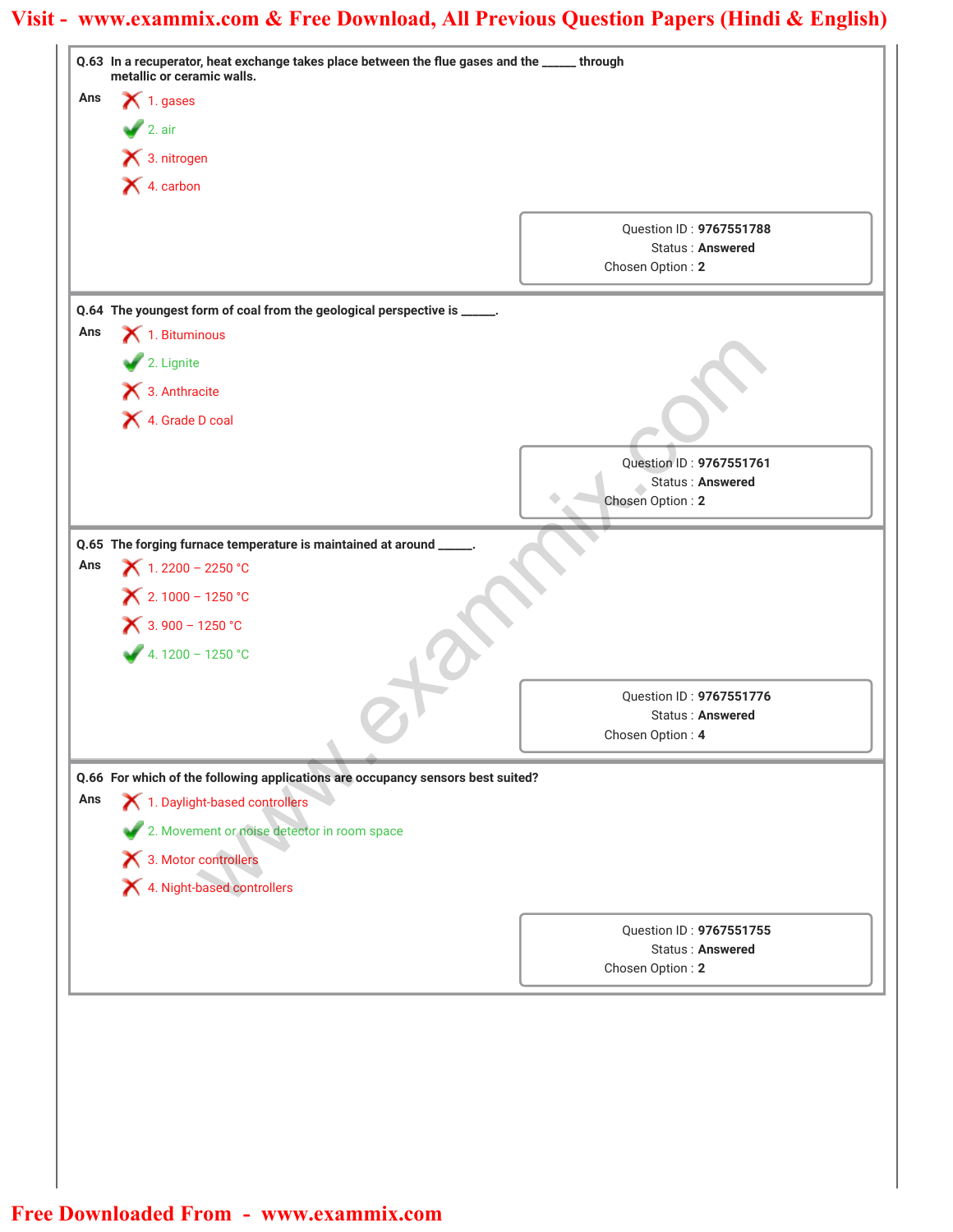|      | Q.67 In two-stroke engines, there is a lot of wastage of fuel since exhaust and fuel inlets are                    |                                      |
|------|--------------------------------------------------------------------------------------------------------------------|--------------------------------------|
| Ans  | $\sqrt{1}$ . open                                                                                                  |                                      |
|      | X 2. blocked                                                                                                       |                                      |
|      | × 3. not present                                                                                                   |                                      |
|      | X 4. closed                                                                                                        |                                      |
|      |                                                                                                                    | Question ID: 9767551752              |
|      |                                                                                                                    | <b>Status: Answered</b>              |
|      |                                                                                                                    | Chosen Option: 2                     |
|      | Q.68 Nowadays, most of the compressors are operated with the _____.                                                |                                      |
| Ans  | $\blacktriangleright$ 1. in/out control                                                                            |                                      |
|      | X 2. left/right control                                                                                            |                                      |
|      | 3. up/down control                                                                                                 |                                      |
|      | 4. on/off control                                                                                                  |                                      |
|      |                                                                                                                    |                                      |
|      |                                                                                                                    | Question ID: 9767551734              |
|      |                                                                                                                    | Status: Answered<br>Chosen Option: 4 |
|      |                                                                                                                    |                                      |
| Q.69 | is one of the most important technical parameters influencing the selection of the<br>type of cogeneration system. |                                      |
| Ans  | 1. Heat-to-power ratio                                                                                             |                                      |
|      | 2. Fuel-to-heat ratio                                                                                              |                                      |
|      | 3. Heat-to-fuel ratio                                                                                              |                                      |
|      |                                                                                                                    |                                      |
|      | 4. Power-to-heat ratio                                                                                             |                                      |
|      |                                                                                                                    | Question ID: 9767551785              |
|      |                                                                                                                    | Status: Answered                     |
|      |                                                                                                                    | Chosen Option: 1                     |
|      | Q.70 Whenever two transformers are operating in parallel, both should be technically identical in                  |                                      |
|      | all aspects and, more importantly, should have the same impedance level. This minimises<br>the $\frac{1}{1}$ .     |                                      |
| Ans  |                                                                                                                    |                                      |
|      |                                                                                                                    |                                      |
|      | X<br>1. resistance<br>X<br>2. losses<br>3. circulating current                                                     |                                      |
|      | X 4. frequency                                                                                                     |                                      |
|      |                                                                                                                    |                                      |
|      |                                                                                                                    | Question ID: 9767551735              |
|      |                                                                                                                    | <b>Status: Answered</b>              |
|      |                                                                                                                    | Chosen Option: 3                     |
|      |                                                                                                                    |                                      |
|      |                                                                                                                    |                                      |
|      |                                                                                                                    |                                      |
|      |                                                                                                                    |                                      |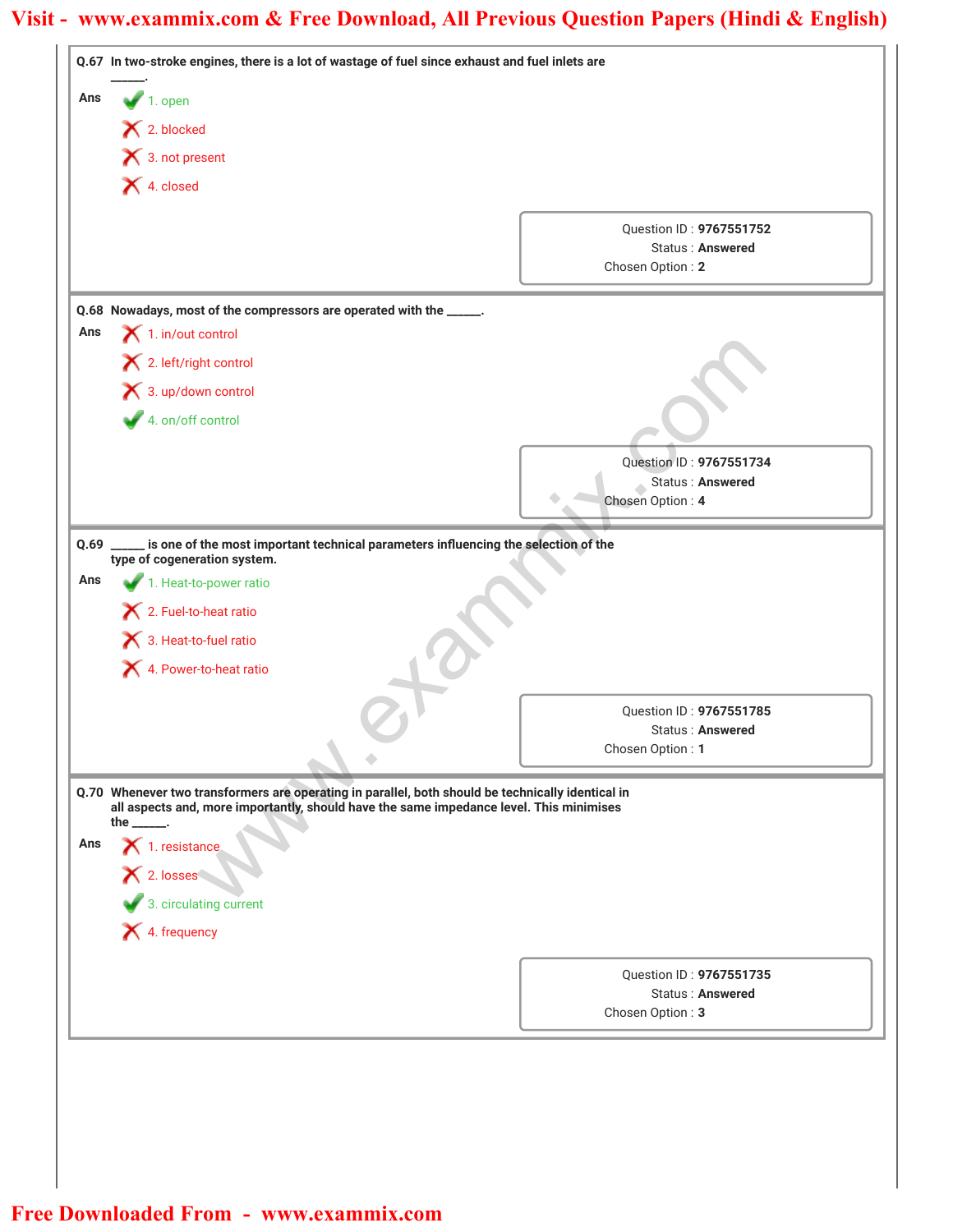|     | Q.71 Which of the following does the symbol in the given image denote?                            |                                                    |
|-----|---------------------------------------------------------------------------------------------------|----------------------------------------------------|
| Ans | $\bigtimes$ 1. Tie point                                                                          |                                                    |
|     | X 2. Resistor                                                                                     |                                                    |
|     | 13. Shielded wire                                                                                 |                                                    |
|     | 4. Potentiometer                                                                                  |                                                    |
|     |                                                                                                   | Question ID: 9767551725                            |
|     |                                                                                                   | Status: Answered                                   |
|     |                                                                                                   | Chosen Option: 1                                   |
|     | Q.72 The term 'system resistance' is used when referring to the _____.                            |                                                    |
| Ans | $\blacktriangleright$ 1. fan characteristics                                                      |                                                    |
|     | X 2. blowers                                                                                      |                                                    |
|     | $\blacktriangleright$ 3. compressors                                                              |                                                    |
|     | 4. static pressure                                                                                |                                                    |
|     |                                                                                                   | Question ID: 9767551739                            |
|     |                                                                                                   | Status : Answered                                  |
|     |                                                                                                   | Chosen Option: 1                                   |
|     | Q.73 The maximum TDS ppm of a Lancashire boiler is _____.                                         |                                                    |
| Ans | 1.7000 ppm                                                                                        |                                                    |
|     | × 2.2000 ppm                                                                                      |                                                    |
|     | $\blacktriangleright$ 3.5000 ppm                                                                  |                                                    |
|     | 4.10000 ppm                                                                                       |                                                    |
|     |                                                                                                   | Question ID: 9767551795                            |
|     |                                                                                                   | Status: Answered                                   |
|     |                                                                                                   | Chosen Option: 3                                   |
|     | Q.74 If the transformer is 100 percent efficient and its iron losses is 40 W, the value of copper |                                                    |
|     | losses will be:                                                                                   |                                                    |
| Ans | $\bigtimes$ 1.80 W                                                                                |                                                    |
|     |                                                                                                   |                                                    |
|     |                                                                                                   |                                                    |
|     | 2. 40 W<br>X 3. 10 W<br>X 4. 20 W                                                                 |                                                    |
|     |                                                                                                   |                                                    |
|     |                                                                                                   | Question ID: 9767551759<br><b>Status: Answered</b> |
|     |                                                                                                   | Chosen Option: 2                                   |
|     |                                                                                                   |                                                    |
|     |                                                                                                   |                                                    |
|     |                                                                                                   |                                                    |
|     |                                                                                                   |                                                    |
|     |                                                                                                   |                                                    |
|     |                                                                                                   |                                                    |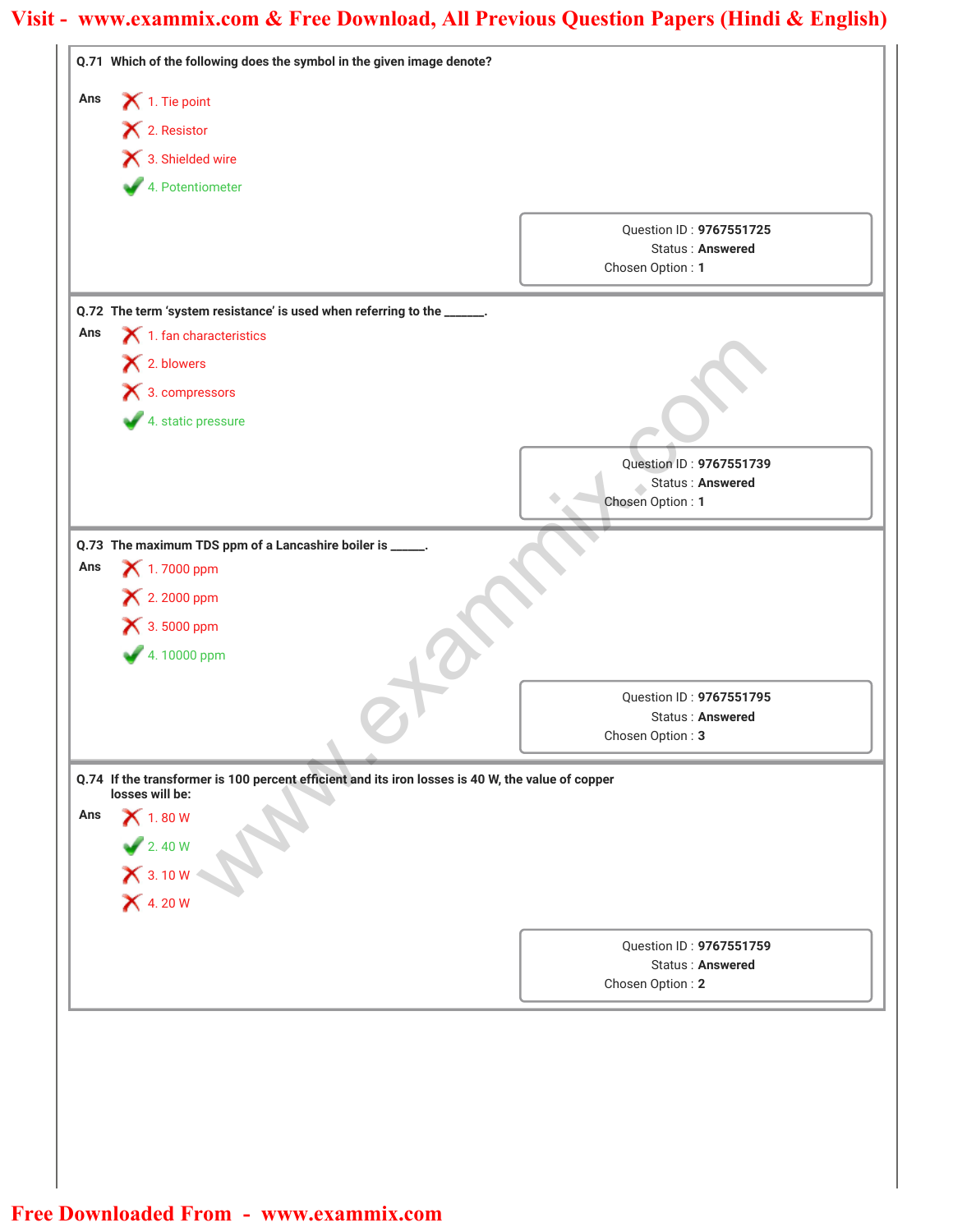| Ans  |                                                                           |                                                    |
|------|---------------------------------------------------------------------------|----------------------------------------------------|
|      | 1. Blowers<br>X 2. Fans<br>3. Dampers<br>X 4. Centrifugal pumps           |                                                    |
|      |                                                                           |                                                    |
|      |                                                                           |                                                    |
|      |                                                                           |                                                    |
|      |                                                                           | Question ID: 9767551740<br><b>Status: Answered</b> |
|      |                                                                           | Chosen Option: 3                                   |
|      | Q.76 Which of the following does the symbol in the given image denote?    |                                                    |
| Ans  | $\bigtimes$ 1. Connector                                                  |                                                    |
|      | X 2. Ground connection                                                    |                                                    |
|      | X 3. Synchro                                                              |                                                    |
|      | 4. Chassis ground                                                         |                                                    |
|      |                                                                           |                                                    |
|      |                                                                           | Question ID: 9767551757                            |
|      |                                                                           | Status: Answered<br>Chosen Option: 4               |
|      |                                                                           |                                                    |
|      | Q.77 What is the ratio of load factor?                                    |                                                    |
| Ans  | 1. Average load / maximum demand                                          |                                                    |
|      | X 2. Connected load / maximum demand                                      |                                                    |
|      | X 3. Average load / connected load                                        |                                                    |
|      | X 4. Maximum load / average load                                          |                                                    |
|      |                                                                           | Question ID: 9767551726                            |
|      |                                                                           | <b>Status: Answered</b>                            |
|      |                                                                           | Chosen Option: 2                                   |
| Q.78 | from exhaust gases gives one of the best opportunities in energy savings. |                                                    |
| Ans  | 1. Air recovery                                                           |                                                    |
|      |                                                                           |                                                    |
|      | 2. Heat recovery                                                          |                                                    |
|      | 4. Warmth recovery                                                        |                                                    |
|      |                                                                           |                                                    |
|      |                                                                           | Question ID: 9767551753                            |
|      |                                                                           | <b>Status: Answered</b><br>Chosen Option: 2        |
|      |                                                                           |                                                    |
|      |                                                                           |                                                    |
|      |                                                                           |                                                    |
|      |                                                                           |                                                    |
|      |                                                                           |                                                    |